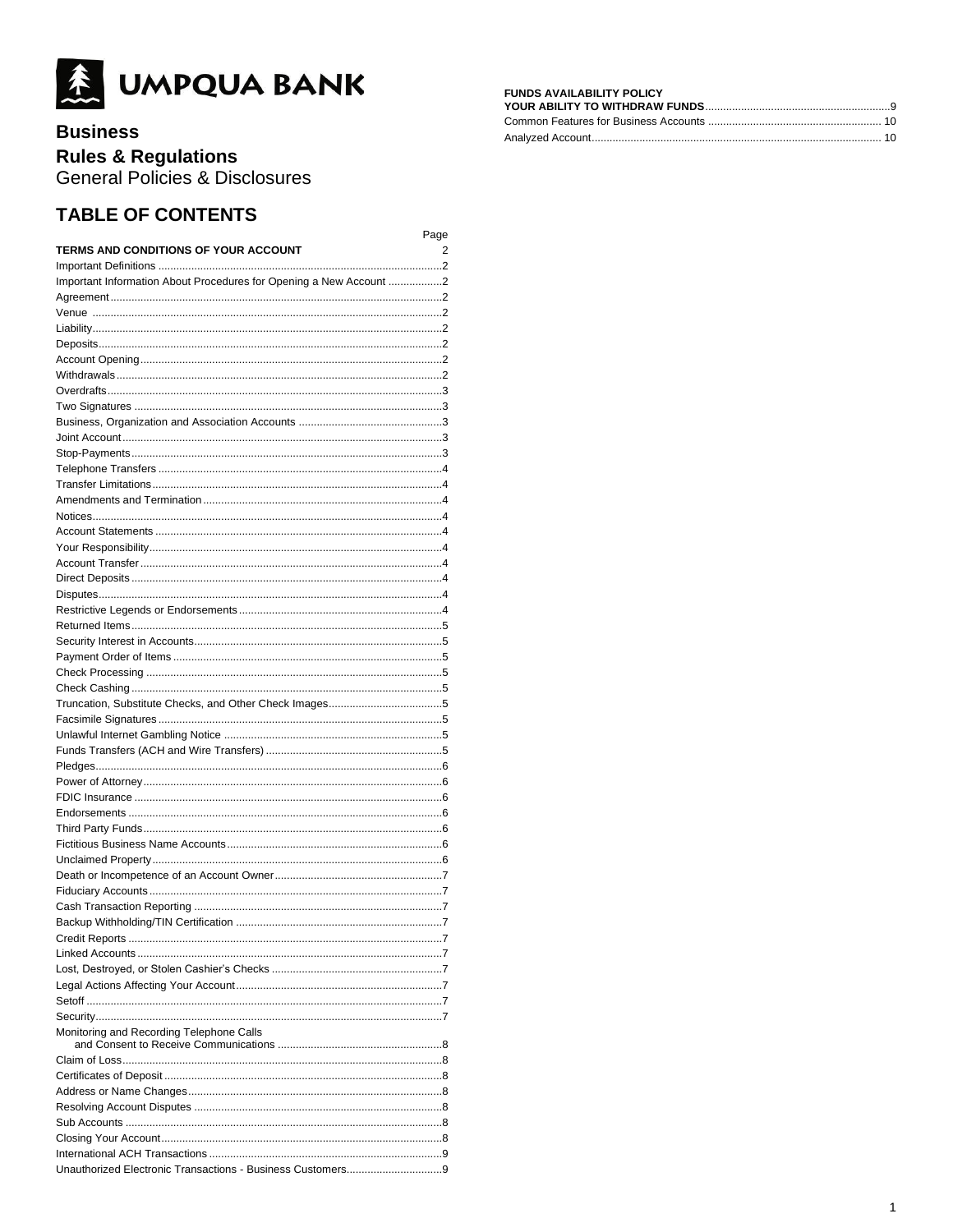### **TERMS AND CONDITIONS OF YOUR ACCOUNT**

Thank you for opening an Account with us and choosing Umpqua Bank as your financial partner. We want you to understand both the benefits and obligations of having an Account with us, so please read this agreement carefully.

**IMPORTANT DEFINITIONS -** Below are definitions of terms used throughout this agreement.

**Account -** Means any deposit Account you have with us (such as a Checking, Savings, Money Market, or Certificate of Deposit).

**ACH -** Is an electronic deposit to or withdrawal from your Account, such as a directly deposited payroll Check or a bill payment, sent to us through the "automated clearinghouse," which is an electronic network that sends and receives those transactions.

**Business Day -** Means every day except Saturdays, Sundays, or federal holidays. Some store locations may close on a Business Day due to an emergency.

**Check -** Means any written order to pay a specific amount of money drawn on, payable through or at, or processed by, a bank or other depository institution.

**Item -** Means any Check, ACH, funds transfer, teller cash withdrawal, ATM withdrawal, debit card purchase, fee, charge, or other amount that is added to or subtracted from your Account.

**Overdraft -** Means an Overdraft occurs when you do not have enough money in your Checking Account to cover a transaction, but we pay it anyway.

**IMPORTANT INFORMATION ABOUT PROCEDURES FOR OPENING A NEW ACCOUNT -** To help the government fight the funding of terrorism and money laundering activities, Federal law requires all financial institutions to obtain, verify, and record information that identifies each person who opens an Account.

What this means for you: When you open an Account, we will ask for your name, address, date of birth, and other information that will allow us to identify you. We may also ask to see your driver's license or other identifying documents.

**AGREEMENT -** This document, along with any other documents we give you pertaining to your Account(s), is a contract that establishes rules which control your Account(s) with us. Please read this carefully. If you sign the signature card or open or continue to use the Account, you agree to these rules. You will receive a separate schedule of rates, qualifying balances, and fees if they are not included in this document. If you have any questions, please call us at 1-866-486-7782.

This agreement is subject to applicable federal laws and the laws of the state of Oregon (except to the extent that this agreement can and does vary such rules or laws). The body of state and federal law that governs our relationship with you, however, is too large and complex to be reproduced here. The purpose of this document is to:

- (1) summarize some laws that apply to common transactions;
- (2) establish rules to cover transactions or events which the law does not regulate; (3) establish rules for certain transactions or events which the law regulates but
- permits variation by agreement; and
- (4) give you disclosures of some of our policies to which you may be entitled or in which you may be interested.

If any provision of this document is found to be unenforceable according to its terms, all remaining provisions will continue in full force and effect. We may permit some variations from our standard agreement, but we must agree to any variation in writing either on the signature card for your Account or in some other document as determined by us in our sole discretion.

As used in this document the words "we," "our," and "us" mean Umpqua Bank and the words "you" and "your" mean the Account holder(s) and anyone else with the authority to deposit, withdraw, or exercise control over the funds in the Account. The headings in this document are for convenience or reference only and will not govern the interpretation of the provisions. Unless it would be inconsistent to do so, words and phrases used in this document should be construed so the singular includes the plural and the plural includes the singular.

**VENUE -** If there is an issue relating to your Account or to this agreement, you and we agree that the location of the court proceeding will occur in the state where you opened the Account and that the county will be chosen by us in our sole discretion.

**LIABILITY -** You agree, for yourself (and the person or entity you represent if you sign as a representative of another) to the terms of this agreement, the Account, and the schedule of charges. You authorize us to deduct these charges directly from the Account balance as accrued. You will pay any additional reasonable charges for services you request which are not covered by this agreement.

Each of you also agrees to be liable for any Account shortage resulting from charges or Overdrafts, whether caused by you or another with access to this Account. This liability is due immediately, and can be deducted directly from the Account balance whenever sufficient funds are available. You have no right to defer payment of this liability, and you are liable regardless of whether you signed the Item or benefited from the charge or Overdraft. You will also be liable for our costs to collect the deficit as well as for our reasonable attorneys' fees, to the extent permitted by law, whether incurred as a result of collection or in any other dispute involving your Account including, but not limited to, disputes between you and another joint owner; you and an authorized signer or similar party; or a third party claiming an interest in your Account.

**Hold Harmless For Action Of Agent -** You understand that when we are requested to honor the instructions of someone claiming to be your agent and/or attorney-in-fact upon presentation of a power of attorney form (whether on a standard Bank form or one you or your attorney prepare) we must consider the authenticity and continued validity of the power, evaluate the power and determine whether the instructions are consistent with it. You agree not to hold us responsible for any loss or damage you may incur as a result of the decision we make whether or not to follow the instructions given by the agent as long as our decision is made in good faith.

**NOTICE AND OPPORTUNITY TO CURE** - Neither you nor Umpqua may commence, join, or be joined to any judicial action (as either an individual litigant or the member of a class) that arises from the other party's actions pursuant to this agreement or that alleges that the other party has breached any provision of, or any duty owed by reason of, this agreement, until you or Umpqua has notified the other party in writing (with such notice given in compliance with the requirements of the "Notices" section of this agreement) of such alleged breach and afforded the other party hereto a reasonable period of not less than 30 days after the giving of such notice to take corrective action. If applicable law provides a time period which must elapse before certain action can be taken, that time period will be deemed to be reasonable for purposes of this paragraph.

**DEPOSITS -** We will give only provisional credit until collection is final for any Items, other than cash, we accept for deposit (including Items drawn "on us"). Before settlement of any Item becomes final, we act only as your agent, regardless of the form of endorsement or lack of endorsement on the Item and even though we provide you provisional credit for the Item. We may reverse any provisional credit for Items that are lost, stolen, or returned. Unless prohibited by law, we also reserve the right to charge back to your Account the amount of any Item deposited to your Account or cashed for you which was initially paid by the payor bank and which is later returned to us due to an allegedly forged, unauthorized or missing endorsement, claim of alteration, encoding error or other problem which in our judgment justifies reversal of credit. You authorize us to attempt to collect previously returned Items without giving you notice, and in attempting to collect we may permit the payor bank to hold an Item beyond the midnight deadline. Actual credit for deposits of, or payable in, foreign currency will be at the exchange rate in effect on the Business Day of the Deposit. An exception to this rule, would be foreign currency deposits made on Saturday, which will typically receive the exchange rate of the previous Business Day. We are not responsible for transactions by mail or outside depository (e.g. Night Drop) until we actually record them. If you deliver a deposit to us and you will not be present when the deposit is counted, you must provide us an Itemized list of the deposit (deposit slip). To process the deposit, we will verify and record the deposit, and credit the deposit to the Account. If there are any discrepancies between the amounts shown on the Itemized list of the deposit and the amount we determine to be the actual deposit, we will notify you of the discrepancy. You will be entitled to credit only for the actual deposit as determined by us, regardless of what is stated on the Itemized deposit slip. We will treat and record all transactions received after our "daily cutoff time" on a business day we are open, or received on a day we are not open for business, as if initiated on the next Business Day that we are open. At our option, we may take an Item for collection rather than for deposit. If we accept a third-party Check for deposit, we may require any third-party endorsers to verify or guarantee their endorsements, or endorse in our presence.

**ACCOUNT OPENING -** To open your Account, you must complete the proper forms and provide us with any other documents, information or forms that we may require to establish an Account with us. The requirements include, but may not be limited to, acceptable forms of identification, any required minimum deposit, and your Taxpayer Identification Number.

#### **WITHDRAWALS -**

**Generally -** Unless clearly indicated otherwise on the Account records or under the terms of this agreement, any of you, acting alone, who signs to open the Account or has authority to make withdrawals may withdraw or transfer all or any part of the Account balance at any time. Each of you (until we receive written notice to the contrary) authorizes each other person who signs or has authority to make withdrawals to endorse any Item payable to you or your order for deposit to this Account or any other transaction with us.

**Postdated Checks -** A postdated Check is one which bears a date later than the date on which the Check is written. We may properly pay and charge your Account for a postdated Check even though payment was made before the date of the Check.

**Stale-dated Checks -** We are not obligated to, but may at our option, pay a Check, other than a Cashier's Check, presented for payment more than six months after its date. If you do not want us to pay a stale-dated Check, you must place a stoppayment order on the Check in the manner we have described elsewhere.

**Checks and withdrawal rules -** If you do not purchase your Check blanks from us, you must be certain that they meet Financial Industry and Umpqua's Standards. We must approve the Check blanks you purchase and the Checks you print. We may refuse any withdrawal or transfer request which you attempt on forms not approved by us or by any method we do not specifically permit. We may refuse any withdrawal or transfer request which is greater in number than the frequency permitted, or which is for an amount greater or less than any withdrawal limitations stated in your product-specific disclosures. We reserve the right to limit the amount of cash you can withdraw on any given day, without advance notice. We will use the date the transaction is completed by us (as opposed to the date you initiate it) to apply the frequency limitations. If we are presented with an Item drawn against your Account that would be a "substitute Check," as defined by law, but for an error or defect in the Item introduced in the substitute Check creation process, you agree that we may pay such Item. See the *Funds Availability Policy* section of this document for information about when you can withdraw funds you deposit. For those Accounts to which our *Funds Availability Policy* does not apply, you can ask us when you make a deposit when those funds will be available for withdrawal. In addition, we may place limitations on the Account until your identity is verified. Even if we honor a nonconforming request, we are not required to do so later. We may treat continued abuse of the stated limitations (if any) as your act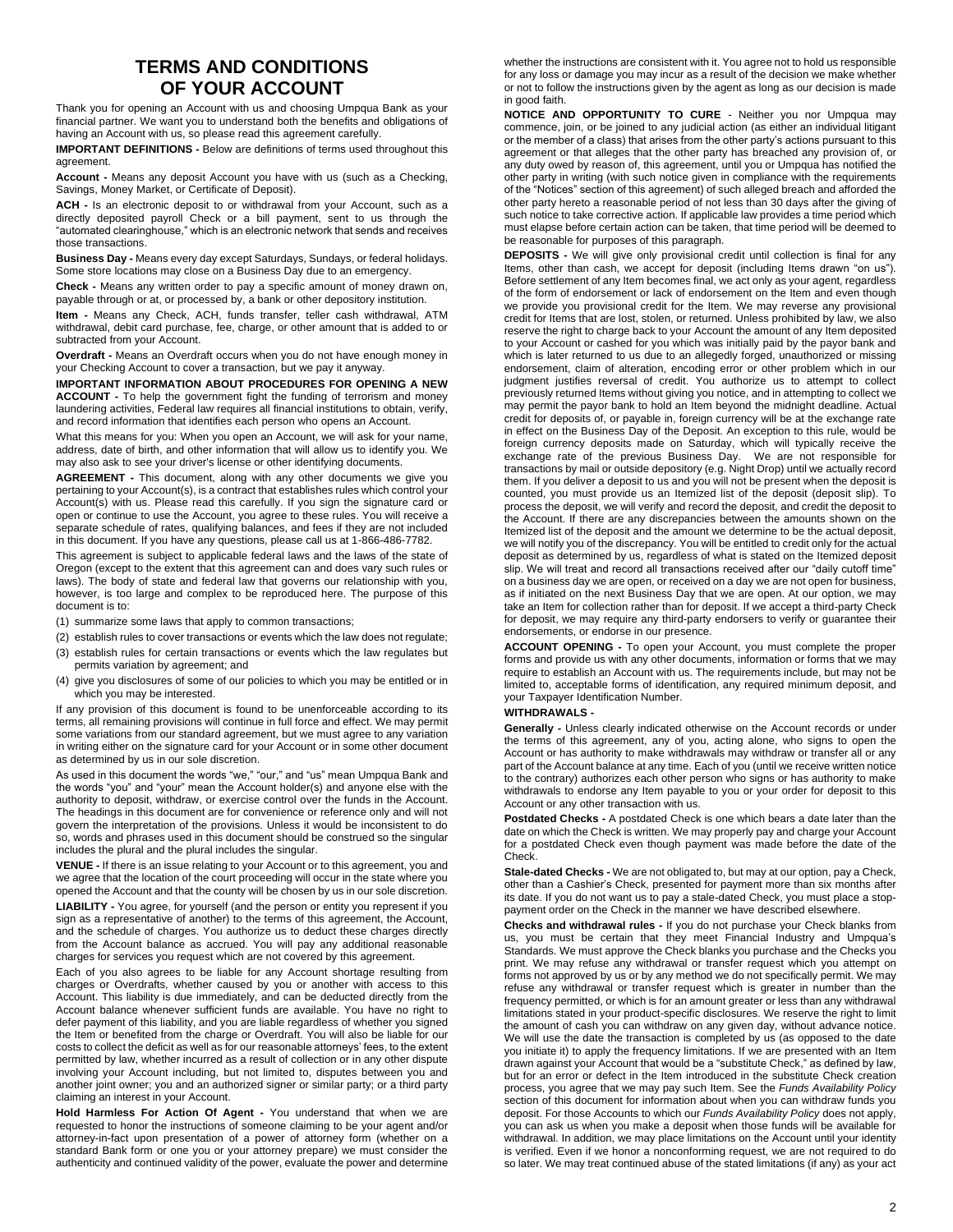of closing the Account, or we may at our option reclassify your Account as a transaction Account. If we reclassify your Account, your Account will be subject to the fees and earnings rules of the new Account classification.

You agree to write Checks and deposit Items in an ink type or color (preferably black or blue ballpoint) that will reproduce clearly when imaged or copied, and bears designs or security features that allow Checks to be reproduced clearly. Your failure to deposit or draw Items which are deemed usable can result in additional timeframes for availability or finality of payment, and collection charges including consequential damages suffered as a result of this failure.

**Remotely Created Checks -** Like any standard Check or draft, a remotely created Check (sometimes called a telecheck, preauthorized draft or demand draft) is a Check or draft that can be used to withdraw money from an Account. Unlike a typical Check or draft, however, a remotely created Check is not issued by the paying bank and does not contain the signature of the Account owner (or a signature purported to be the signature of the Account owner). In place of a signature, the Check usually has a statement that the owner authorized the Check or has the owner's name typed or printed on the signature line. For example, if you provide an Account number in response to a telephone solicitation, the telephone solicitor may use your Account number to issue a remotely created Check to withdraw money from your Account.

*Giving your Account information to someone to generate a Remotely Created Check:* If you willingly provide your Account information to someone and authorize them to withdraw money from your Account, we may, but are not required to, charge your Account and pay such Item. You are responsible for any remotely created Checks paid against your Account, even if the Items are in excess of the amount you authorized. We may refuse to honor these checks without cause or prior notice, even if we have honored similar Items previously. You agree that we are under no obligation to verify whether the name and Account number shown on the checks are consistent with our records. You further agree that we may either pay the Check or refuse to honor it. You agree to provide us on request with a copy of any written agreement you may have with the third party initiating the Check and you agree to hold us harmless from any liability that may exist as a result of your use of a remotely created Check.

*You are an entity generating Remotely Created Checks as payment for your services:* If you intend to, now or in the future, process remotely created Checks, you warrant and agree to the following:

(a) you will notify us prior to processing remotely created Checks; and

(b) for every remotely created Check we receive from you for deposit or collection: (1) you have received express and verifiable authorization to create the Check in the amount and to the payee that appears on the Check; (2) you will maintain proof of the authorization for at least 2 years from the date of the authorization, and supply us the proof if we ask; (3) you will place value"6" in the EPC field (Position 44) of the MICR line indicating this is a Remotely Created Check. If a Check is returned, you owe us the amount of the Check, regardless of when the Check is returned. We may take funds from your Account to pay the amount you owe us, and if there are insufficient funds in your Account, you still owe us the remaining balance.

(c) that the Check produced meets Financial Industry and Umpqua's Standards. (d) We reserve the right to disallow remotely created Check activity on your Account.

We reserve the right to limit the amount of funds that may be withdrawn from your Account in cash for various reasons including, without limitation, the amount of currency that is available at a particular store location.

**OVERDRAFTS -** An Overdraft occurs when you do not have enough money in your Account to cover a transaction, but we pay it anyway. We are not obligated to pay any transaction presented for payment if your Account does not contain sufficient funds. However, if you maintain your Account in good standing (defined generally as bringing your Account to a positive balance) and there are no legal orders outstanding (including notice of bankruptcy filing), we may approve reasonable Overdrafts as a non-contractual courtesy.

We can cover your Overdrafts in two different ways:

- 1. We have standard Overdraft services that usually come with approved Checking Accounts. Please refer to the *Overdraft Disclosure for Business Checking Account*, your *Product Disclosure* and the *Other Account Services* disclosure for details and fees.
- 2. We also offer optional Overdraft services, such as a link to another deposit Account or line-of-credit, which may be less expensive than our standard Overdraft services. Please refer to the *Overdraft Transfer Service Authorization and Agreement*, your *Product Disclosure* and the *Other Account Services* disclosure for details and fees.

**PAYMENT ORDER OF ITEMS -** The order in which Items are paid is important if there is not enough money in your Account to pay all of the Items that are presented. The payment order can affect the number of Items overdrawn or returned unpaid and the amount of the fees you may have to pay. To assist you in managing your Account, we are providing you with the following information regarding how we process those Items.

Our policy is to process deposits received on your Account each day prior to posting any debits received on the same day. Debits will be posted to your Account in the following order: We will process wire transfers first in the order in which they are received. We process ATM/Debit Card transactions second in the order in which they are received. Third, we will process Checks presented over the counter at Umpqua Bank Store locations, followed by on-us transactions, which includes non-Check withdrawals and Checks written to and deposited by other Umpqua customers over the counter in the order in which they are received. Next, we will process ACH debits according to the dollar amount with the smallest Items being

processed first. Finally, all other Checks, drafts, or other instruments written on your Account will be generally posted according to the dollar amount with the smallest Items being processed first. If a Check, Item or transaction is presented without sufficient funds in your Account to pay it, we may, at our discretion, pay the Item (creating an Overdraft) or return the Item for insufficient funds (non-sufficient funds - NSF). There is no policy that is favorable in every instance. If the smallest Items are paid first, you may have fewer NSF or Overdraft fees, but the largest, and perhaps more important Items (such as rent or mortgage payments) might not be paid. However, if the largest Items are paid first, your most important Items might be paid but it may increase the Overdraft or NSF fees if funds are not available to pay all of these Items.

The amounts of the Overdraft and NSF fees are disclosed elsewhere. We encourage you to keep careful records and practice good Account management. This will help you to avoid creating Items without sufficient funds and incurring the resulting fees.

**Multiple signatures, electronic Check conversion, and similar transactions -** An electronic Check conversion transaction is a transaction where a Check or similar Item is converted into an electronic fund transfer as defined in the Electronic Fund Transfers regulation. In these types of transactions, the Check or similar Item is either removed from circulation (truncated) or given back to you. As a result, we have no opportunity to review the Check to examine the signatures on the Item. Our policy does not permit any Account to have dual or other Multiple Signature requirements. The automated processing of the large volume of checks we receive prevents us from inspecting or reviewing signatures on any checks. You acknowledge that our processing policy does not permit any Account to have dual or other multiple signature requirements, you waive any requirement that we not process Items without more than one signature, and you agree that we do not fail to exercise reasonable care in paying an Item even though we do not perform a sight examination of that Item. You agree that, as to these or any Items as to which we have no opportunity to examine the signatures, you waive any requirement of multiple signatures.

**TWO SIGNATURES -** We do not offer Accounts on which two signatures are required for a Check or other withdrawal. You agree that if any Account purports to require two or more signers on Items drawn on the Account, such provision is solely for your internal control purposes and is not binding on us. If more than one person is authorized to write Checks or draw Items on your Account, you agree that we can honor such Items, even if there are two or more lines on the Items for signatures and two signatures are required.

**Notice of withdrawal -** We reserve the right to require not less than 7 days' notice in writing before each withdrawal from a Savings Account as defined by Regulation D. (The law requires us to reserve this right, but it is not our general policy to use it.) Withdrawals from a time Account prior to maturity or prior to any notice period may be restricted and may be subject to penalty. See the Early Withdrawal Penalties section in this document.

**BUSINESS, ORGANIZATION AND ASSOCIATION ACCOUNTS -** Earnings in the form of interest, dividends, or credits will be paid only on collected funds, unless otherwise provided by law or our policy. We may require the governing body of the entity opening the Account to give us a separate authorization telling us who is authorized to act on its behalf. We will honor the authorization until we actually receive written notice of a change from the governing body of the entity.

**JOINT ACCOUNT - NO SURVIVORSHIP (As Tenants In Common) -** Is an Account or certificate owned by the named parties as Tenants in Common ("Tenants"). Upon death of any party, the ownership interest of that party passes to the named pay-on-death payee(s) of that party or, if none, of the estate of that party. The Tenants are solely responsible for determination of their ownership of funds in the Account. We may perform withdrawals and any other transactions at the request of the Tenant without regard to ownership of the funds. Each Tenant agrees that we will not be liable for any losses due to a Tenant's failure to notify us of changes in the relationship among the Tenants. You, as Tenants, agree jointly and severally to indemnify and hold us harmless for and from any claim or liability as a result of the unauthorized acts of any Tenant or any signer on the Account upon which we rely. Each Tenant is jointly and severally liable for all obligations under these terms and conditions. This means that each Tenant is fully obligated under the terms and conditions including liability for Overdrafts, debit balances, and charges, irrespective of which Tenant created the Overdraft, deposited or cashed the Item, or benefited from the transaction. If any Tenant is indebted to us, we may enforce our rights against any and all funds in the Account, regardless of the source of funds deposited into the Account.

**STOP-PAYMENTS -** You must make any stop-payment order in the manner required by law and we must receive it in time to give us a reasonable opportunity to act on it.

Your stop-payment order must precisely identify the Item number, date and amount of the Item, and the payee.

You may stop-payment on any Item drawn on your Account whether you sign the Item or not. A release of the stop-payment request may be made by any signer on the Account. We are not obligated to notify you when a stop-payment order expires

If you stop-payment on an Item and we incur any damages or expenses because of the stop-payment, you agree to indemnify us for those damages or expenses, including attorneys' fees. You assign to us all rights against the payee or any other holder of the Item. You agree to cooperate with us in any legal actions that we may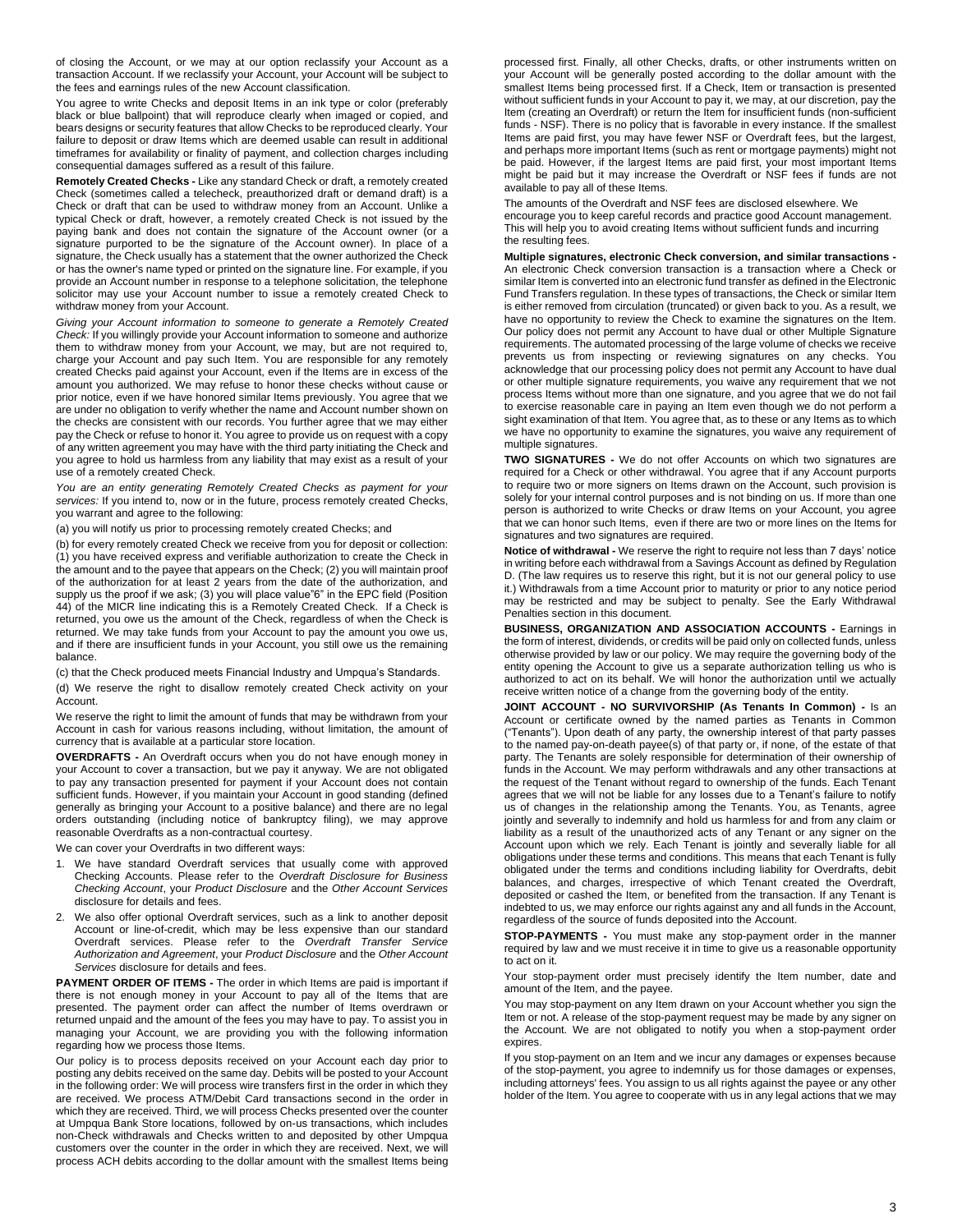take against such persons. You should be aware that anyone holding the Item may be entitled to enforce payment against you despite the stop-payment order.

Additional limitations on our obligation to stop-payment are provided by law (e.g., we paid the Item in cash or we certified the Item).

To place a stop-payment on an Item, visit your local Umpqua Bank store or contact us at: 866-486-7782.

**TELEPHONE TRANSFERS -** A telephone transfer can only be made between Accounts with identical ownership. If ownership differs, a separate withdrawal and deposit must be made between Accounts. Unless a different limitation is disclosed in writing, Federal Regulations limit the number of transfers from a Savings Account or Money Market Account to another Account or to third parties, to a maximum of six per month (less the number of "preauthorized transfers" during the month). Other Account transfer restrictions may be described elsewhere.

**TRANSFER LIMITATIONS -** For Savings and Money Market Accounts you may make up to six transfers or withdrawals by means of a preauthorized, automatic, or telephone transfer to another Account of yours or to a third party or by Check, debit card, or similar order to a third party during any calendar month (or statement cycle of at least four weeks). A preauthorized transfer includes any arrangement with us to pay a third party from your Account at (i) a predetermined time; (ii) on a fixed schedule or (iii) upon oral or written orders including orders received through the automated clearing house (ACH). If the transfer or withdrawal is initiated in person, by mail, at an ATM, or for a loan payment to us then there is no limit on the number of payments that may be made directly to you, directly to us for amounts you owe us, or transfers to other Accounts you have with us. Withdrawals by phone are also unlimited if you are requesting that a Check be mailed to you. You will be sent a notice and charged according to the current *Product Disclosure* and *Other Account Services* disclosure when transfer limits are exceeded. If you continue to exceed transaction limits for this type of Account after we have contacted you your Account may be subject to closure or transferred to a transactional Account.

**AMENDMENTS AND TERMINATION -** We may change any term of this agreement. Rules governing changes in interest rates are provided separately in the product disclosure and interest rate disclosure. For other changes, we will give you reasonable notice in writing or by any other method permitted by law. We may also close this Account at any time upon reasonable notice to you and tender of the Account balance personally or by mail. Items presented for payment after the Account is closed may be dishonored. When you close your Account, you are responsible for leaving enough money in the Account to cover any outstanding Items to be paid from the Account. Reasonable notice depends on the circumstances, and in some cases such as when we cannot verify your identity or we suspect fraud, it might be reasonable for us to give you notice after the change or Account closure becomes effective. For instance, if we suspect fraudulent activity with respect to your Account, we might immediately freeze or close your Account and then give you notice. If your Account reaches a zero balance, or you apply for an Account but never deposit funds into it, we may either keep the Account open or close the Account without notice. We may send you written notice that we have closed or will close your Account and return the Account balance less any fees, claims or setoffs. After your Account is closed, we have no obligation to accept deposits or pay any outstanding checks. We will have no liability for refusing to honor any Check drawn on a closed Account. If we have notified you of a change in any term of your Account and you continue to have your Account after the effective date of the change, you have agreed to the new term(s).

**NOTICES -** Any written notice you give us is effective when we actually receive it, and it must be given to us according to the specific delivery instructions provided elsewhere, if any. We must receive it in time to have a reasonable opportunity to act on it. If the notice is regarding a Check or other Item, you must give us sufficient information to be able to identify the Check or Item, including the precise Check or Item number, amount, date, and payee. Written notice we give you is effective when it is deposited in the United States Mail with proper postage and addressed to your mailing address we have on file. Notice to any of you is notice to all of you.

**ACCOUNT STATEMENTS -** We will send an Account statement for Checking, Money Market and Savings Accounts to the current address listed on our records. Statements will be sent via ordinary U.S. mail, unless you and we agree otherwise. Statements are also available through Business Online Banking. For some Accounts we may charge a Paper Statement fee if you receive a paper statement. See your *Product Disclosure* and *Other Account Services* disclosure for details.

A "statement period" means the period covered by your Account statement. If you receive a statement monthly, the monthly statement period may or may not be a calendar month, but in most cases, it won't be more than 32 days or less than 28. The specific dates covered by your Account statement will be on your statement. Statements are a valuable tool to help prevent fraudulent or mistaken transfers. Your statement will show the transactions that occurred in connection with your Account during the statement period. Daily review of your Account activity in Business Online Banking can also significantly reduce your exposure to fraudulent losses. Contact us if you do not receive your regular statement.

**Combined Statements -** Checking, Money Market and Savings Accounts with identical ownership may be combined on a single deposit statement at your request. If you prefer to combine your Accounts onto one statement, please contact us.

**Your duty to report unauthorized signatures, alterations and forgeries on Checks -** You must examine your Account statement with "reasonable promptness" to protect your rights, including your right to dispute a transaction that you believe is forged, unauthorized, missing a signature or endorsement, altered, a missing or diverted deposit, illegible image or any other error or discrepancy relating to your Account. If you discover (or reasonably should have discovered) any Item as listed above, you must promptly notify us of the relevant facts at which

time we agree to exercise our best efforts to stop all Items that may be subject to reported fraud. If you fail to do either of these duties, you will have to either share the loss with us, or you will bear the loss entirely yourself (depending on whether we used ordinary care and, if not, whether we substantially contributed to the loss). In that regard, we process Checks and other Items by automated means and do not visually examine all Checks or other Items. You agree that we do not fail to exercise ordinary care because we use these automated procedures. You also agree that we do not fail to exercise ordinary care if the Items were forged or altered so cleverly (as by unauthorized use of a facsimile machine, photocopy machine, computer equipment or otherwise) that a reasonable person would not detect the forgery or alteration.

You agree that the time you have to examine your statement and report to us will depend on the circumstances, but will not, in any circumstance, exceed a total of thirty (30) days from when the statement is first sent or made available to you.

The Account statement will be considered correct for all purposes unless you notify us in writing within a reasonable period of time not exceeding thirty (30) calendar days after the periodic statement is sent or made available to you.

You further agree that if you fail to report any unauthorized signatures, alterations, or forgeries in your Account within sixty (60) days of when we first send or make the statement available, you cannot assert a claim against us on any Items in that statement whether or not we used ordinary care, and as between you and us the loss will be entirely yours.

When you report missing, stolen or unauthorized Checks, we may recommend that you close your current Account and open a new Account. If we recommend you close your Account and you do not do so, we are not liable to you for subsequent losses on the Account due to forgery or other fraud. When you open a new Account, you must notify any third parties that need to know your new Account number.

You agree to pursue all rights you may have under any insurance coverage you maintain before making a claim against us in connection with any transaction involving your Accounts or your Checks or other withdrawal orders, and to provide us with all reasonable information about your coverage, including the name of your insurance carrier, policy number, policy limits and applicable deductible. Our liability is reduced by the amount of all insurance proceeds you receive or are entitled to receive. At our request, you agree to assign to us your rights under your insurance policy.

**YOUR RESPONSIBILITY -** You must exercise reasonable control over your Account(s), statements, checks, deposit slips, endorsement and signature stamps, Debit and ATM Cards, Personal Identification Numbers, and other access devices. It is your responsibility to keep them safe and secure and to promptly discover and report if any of them are missing in time to prevent misuse. You assume full responsibility for monitoring and reviewing the activity of your Account.

We may deny a claim for losses due to forgery, fraud, theft, unauthorized transactions, or altered items or signatures, if you do not guard against improper access to your checks, statements, deposit slips, endorsement and signature stamps, online banking, mobile apps, and Account information in general.

**ACCOUNT TRANSFER -** If you attempt to transfer or assign all or a part of your Account, we will not be bound by the transfer or assignment unless we agree in writing to the transfer or assignment. We are not required to accept or recognize any transfer or assignment. Unless we agree otherwise in writing, any rights of a transferee or assignee will be subject to our right of setoff or prior security interest. We have no obligation to notify you or any other person before disbursing any funds from your Account in accordance with what we in good faith believe to be the terms of the transfer or assignment.

**DIRECT DEPOSITS -** If, in connection with a direct deposit plan, we deposit any amount in an Account which should have been returned to the Federal Government for any reason, you authorize us to deduct the amount of our liability to the Federal Government from the Account or from any other Account you have with us, without prior notice and at any time, except as prohibited by law. We may also use any other legal remedy to recover the amount of our liability

**DISPUTES -** We may refuse to pay money out of your Account or otherwise place a hold on funds that are subject to a dispute (including, but not limited to, a dispute over who is an authorized signer or owner) until the dispute about the Account is resolved. Determining whether a dispute exists shall be made by us in our reasonable discretion. In addition, if we think a dispute exists or if we have actual knowledge of a dispute or adverse claim to funds in your Account, we may, at our discretion: (1) require as a condition to disbursement of any funds in the Account, that you execute a bond or indemnification agreement satisfactory to us, indemnifying us for any liability or loss for paying such sums to you; (2) interplead the disputed funds into any court of competent jurisdiction asking the court to decide who should have the funds; or (3) require joint written instruction from and signed by all conflicting parties or a court order that directs us on how to proceed with the disputed funds. If interpleader is necessary, you agree to reimburse us for our expenses, including attorneys' fees and costs, incurred in enforcing our rights under this Agreement. We may also restrict your Account if we receive conflicting instructions from owners or signers, pending resolution of the conflict by joint written instructions from the conflicting parties or by final court determination

**RESTRICTIVE LEGENDS OR ENDORSEMENTS -** The automated processing of the large volume of Checks we receive prevents us from inspecting or looking for restrictive legends, restrictive endorsements, or other special instructions on every Check. Examples of restrictive legends placed on Checks are "must be presented within 90 days" or "not valid for more than \$1,000.00." The payee's signature accompanied by the words "for deposit only" is an example of a restrictive endorsement. For this reason, we are not required to honor any restrictive legend or endorsement, or other special instruction placed on Checks you write. We are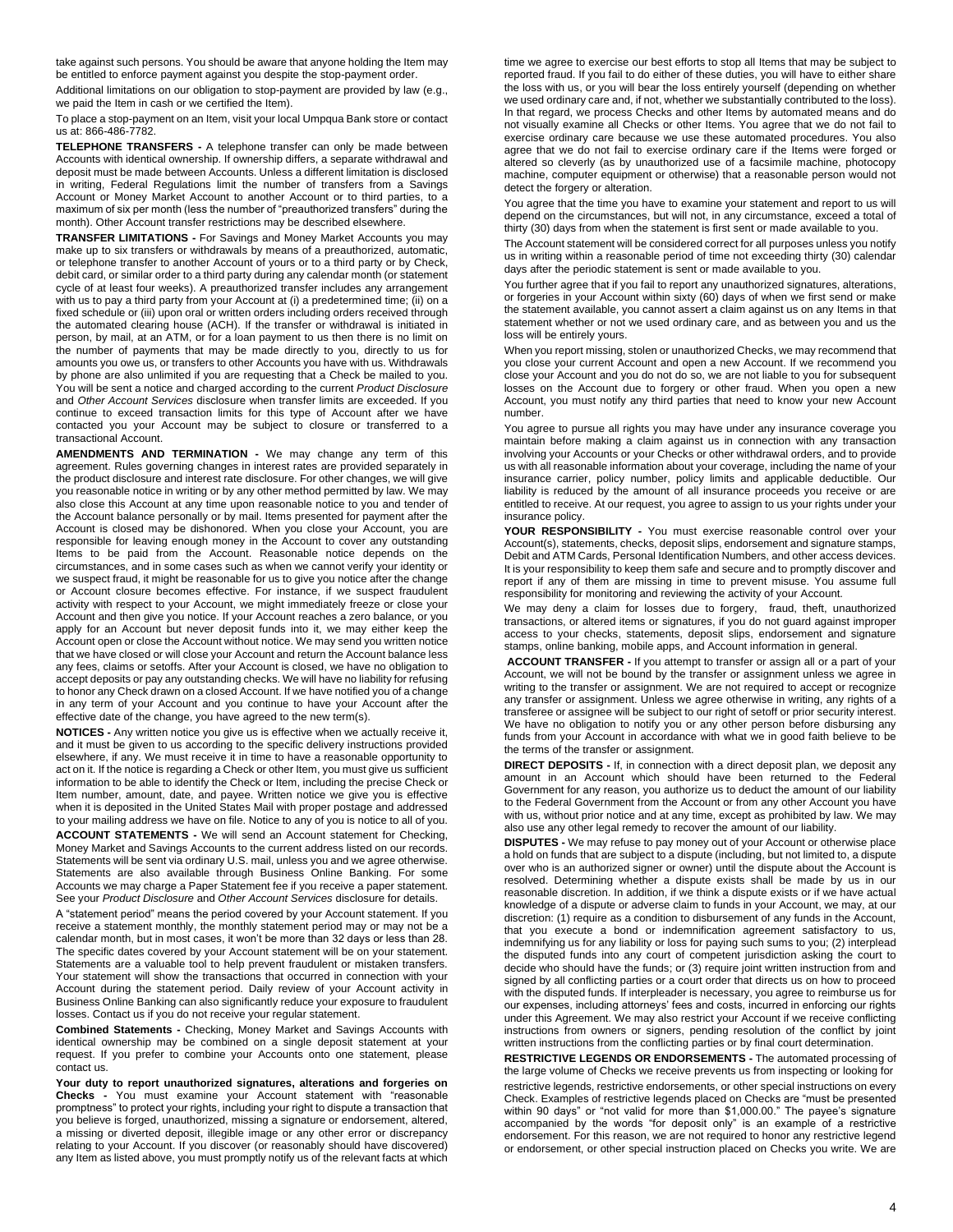not responsible for any losses, claims, damages, or expenses that result from your placement of these restrictions or instructions on your Checks.

**RETURNED ITEMS -** If a Check or other Item you deposit or cash is returned to us for any reason, at any time, we may debit your Account for the amount of the Item. We may also debit your Account for any interest you may have provisionally earned on the Item. We also charge you a fee for each returned Item. See your current *Product Disclosure* and *Other Account Services* disclosure. We may debit your Account for a returned Item at any time on or after the day it is returned to us by electronic or other means, or the day we receive notice that the Item is being returned to us - whichever is earlier. Furthermore, if an Item deposited in your Account has been paid by the financial institution on which it is drawn and that institution later returns or makes a claim on the Item to us claiming that it was altered, forged or unauthorized or should not have been paid for any other reason, we may debit your Account for the amount of the Item. If you have insufficient funds to cover a returned Item, we may overdraw your Account. You agree to repay us immediately.

**SECURITY INTEREST IN ACCOUNTS -** You hereby assign, pledge and grant to us and to our Affiliates a security interest in all of your right, title and interest in and to any Account(s) established in your name with us or our Affiliates (including without limitation Accounts held jointly with others), and all sums now or hereafter deposited in said Account(s), and all interest earned thereon (all such sums, "Account Funds"), including, without limitation, all rights to withdraw Account Funds as security for the performance and satisfaction of each of your obligations owing to us whether under this Agreement or under other agreements that you may have with us or our Affiliates. We or our Affiliates shall have the right to exercise remedies and withdraw all or any part of the Account Funds from the Account(s) following a default under this agreement or a default under any agreement between you and us or our Affiliates. You hereby authorize us or our Affiliates to withdraw Account Funds from your Account(s) without prior notice to you at any time that a default has occurred. You hereby agree to indemnify, defend and hold us and our Affiliates harmless from and against any and all claims, demands, actions, causes of action, losses, damages, costs and expenses (including attorneys' fees) sustained or incurred by us or our Affiliates resulting from our or our Affiliate's withdrawal or attempted withdrawal of Account Funds from the Account(s).

**PAYMENT ORDER OF ITEMS -** The order in which Items are paid is important if there is not enough money in your Account to pay all of the Items that are presented. The payment order can affect the number of Items overdrawn or returned unpaid and the amount of the fees you may have to pay. To assist you in managing your Account, we are providing you with the following information regarding how we process those Items.

Our policy is to process deposits received on your Account each day prior to posting any debits received on the same day. Debits will be posted to your Account in the following order: We will process wire transfers first in the order in which they are received. We process ATM/Debit Card transactions second in the order in which they are received. Third, we will process Checks presented over the counter at Umpqua Bank Store locations, followed by on-us transactions, which includes non-Check withdrawals and Checks written to and deposited by other Umpqua customers over the counter in the order in which they are received. Next, we will process ACH debits according to the dollar amount with the smallest Items being processed first. Finally, all other Checks, drafts, or other instruments written on your Account will be generally posted according to the dollar amount with the smallest Items being processed first. If a Check, Item or transaction is presented without sufficient funds in your Account to pay it, we may, at our discretion, pay the Item (creating an Overdraft) or return the Item for insufficient funds (non-sufficient funds - NSF). There is no policy that is favorable in every instance. If the smallest Items are paid first, you may have fewer NSF or Overdraft fees, but the largest, and perhaps more important Items (such as rent or mortgage payments) might not be paid. However, if the largest Items are paid first, your most important Items might be paid but it may increase the Overdraft or NSF fees if funds are not available to pay all of these Items.

The amounts of the Overdraft and NSF fees are disclosed elsewhere. We encourage you to keep careful records and practice good Account management. This will help you to avoid creating Items without sufficient funds and incurring the resulting fees. **CHECK PROCESSING -** We process Items by relying solely on the information encoded in magnetic ink along the bottom of the Items. This means that we do not individually examine all of your Items to determine if the Item is properly completed, signed and endorsed or to determine if it contains any information other than what is encoded in magnetic ink. You agree that we have exercised ordinary care if our automated processing is consistent with general banking practice, even though we do not inspect each Item. Because we do not inspect each Item, if you write a Check to multiple payees, we can properly pay the Check regardless of the number of endorsements. We are not responsible for any unauthorized signature or alteration. Item Using an automated process helps us keep costs down for you and all Account holders.

**CHECK CASHING -** We may charge a fee for anyone that does not have an Account with us who is cashing a Check, draft or other instrument written on your Account. We may also require reasonable identification to cash such a Check, draft, or other instrument. We can decide what identification is reasonable under the circumstances and such identification may be documentary or physical and may include collecting a thumbprint or fingerprint.

**TRUNCATION, SUBSTITUTE CHECKS, AND OTHER CHECK IMAGES -** If you deposit an image of an original Check, you warrant that no one will be asked to make payment on the original Check, a substitute Check or any other electronic or paper image, if the payment obligation relating to the original Check has already been paid. You agree to retain the original Check for 60 days. You agree to indemnify us for any loss we may incur as a result of any truncated Check

transaction you initiate. You are not authorized to create any form of substitute check. We can refuse to accept substitute Checks that have not previously been warranted by a bank or other financial institution in conformance with the Check 21 Act. Unless specifically stated in a separate agreement between you and us, we do not have to accept any other electronic or paper image of an original Check. **FACSIMILE SIGNATURES -** Unless you make advance arrangements with us, we have no obligation to honor facsimile signatures on your Checks or other orders. If we do agree to honor Items containing facsimile signatures, you authorize us, at any time, to charge you for all Checks, drafts, or other orders, for the payment of money, that are drawn on us. You give us this authority regardless of by whom or by what means the facsimile signature(s) may have been affixed. You must notify us at once if you suspect that your facsimile signature is being or has been misused.

**UNLAWFUL INTERNET GAMBLING NOTICE -** Restricted transactions as defined in Federal Reserve Regulation GG are prohibited from being processed through this Account or relationship. Restricted transactions generally include, but are not limited to, those in which credit, electronic fund transfers, Checks, or drafts are knowingly accepted by gambling businesses in connection with the participation by others in unlawful Internet gambling.

**FUNDS TRANSFERS (ACH AND WIRE TRANSFERS) -** The terms used in this section have the meaning given to them in Article 4A of the Uniform Commercial Code - Funds Transfers (UCC 4A). This section will generally not apply to you if you are a consumer. However, even if you are a consumer, this section will apply to that part of any funds transfer that is conducted by Fedwire. This section is subject to UCC 4A as adopted in the state in which you have your deposit with us. This agreement is also subject to all clearing house association rules, rules of the Board of Governors of the Federal Reserve System and their operating circulars. If any part of this agreement is determined to be unenforceable, the rest of the agreement remains effective. This agreement controls funds transfers unless supplemented or amended in a separate written agreement signed by us. This agreement does not apply to a funds transfer if any part of the transfer is governed by the Electronic Fund Transfer Act of 1978 (EFTA), except this agreement does apply to a funds transfer that is a remittance transfer as defined in EFTA unless the remittance transfer is an electronic fund transfer as defined in EFTA.

**Funds transfer -** A funds transfer is the transaction or series of transactions that begin with the originator's payment order, made for the purpose of making payment to the beneficiary of the order. A funds transfer is completed by the acceptance by the beneficiary's bank of a payment order for the benefit of the beneficiary of the originator's order. You may give us a payment order orally, electronically, or in writing, but your order cannot state any condition of payment to the beneficiary other than the time of payment. Credit entries may be made by ACH.

**Authorized Account -** An authorized Account is a deposit Account you have with us that you have designated as a source of payment of payment orders you issue to us. If you have not designated an authorized Account, any Account you have with us is an authorized Account to the extent that payment of the payment order is not inconsistent with the use of the Account.

**Acceptance of your payment order -** We are not obligated to accept any payment order that you give us, although we normally will accept your payment order if you have a withdrawable credit in an authorized Account sufficient to cover the order. If we do not execute your payment order, but give you notice of our rejection of your payment order after the execution date or give you no notice, we are not liable to pay you as restitution any interest on a withdrawable credit in a non-interest-bearing Account.

**Cutoff time -** If we do not receive your payment order or communication canceling or amending a payment order before our cutoff time on a funds transfer day for that type of order or communication, the order or communication will be deemed to be received at the opening of our next funds transfer Business Day. Any communications canceling or amending a payment order must be received by the cutoff time for that type of order, or before the funds have been transmitted as in the case of a wire transfer.

**Payment of your order -** If we accept a payment order you give us, we may receive payment by automatically deducting from any authorized Account the amount of the payment order plus the amount of any expenses and charges for our services in execution of your payment order. We are entitled to payment on the payment or execution date. Unless your payment order specifies otherwise, the payment or execution date is the funds transfer date we receive the payment order. The funds transfer is completed upon acceptance by the beneficiary's bank. Your obligation to pay your payment order is excused if the funds transfer is not completed, but you are still responsible to pay us any expenses and charges for our services. However, if you told us to route the funds transfer through an intermediate bank, and we are unable to obtain a refund because the intermediate bank that you designated has suspended payments, then you are still obligated to pay us for the payment order. You will not be entitled to interest on any refund you receive because the beneficiary's bank does not accept the payment order.

**Security procedure -** As described more fully in a separate writing, the authenticity of a payment order or communication canceling or amending a payment order issued in your name as sender may be verified by a security procedure. You affirm that you have no circumstances which are relevant to the determination of a commercially reasonable security procedure unless those circumstances are expressly contained in a separate writing signed by us. You may choose from one or more security procedures that we have developed, or you may develop your own security procedure if it is acceptable to us. If you refuse a commercially reasonable security procedure that we have offered you, you agree that you will be bound by any payment order issued in your name, whether or not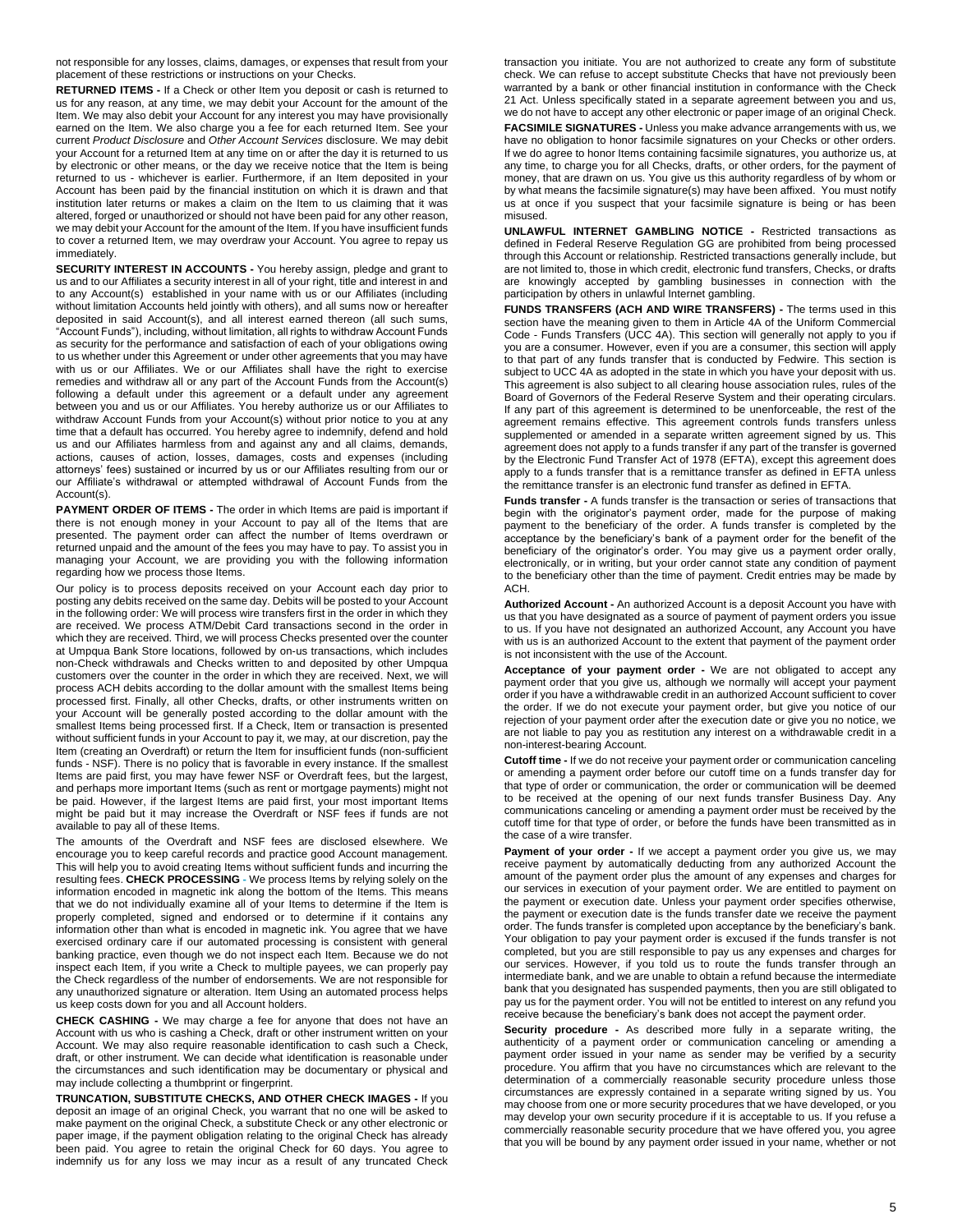authorized, that we accept in good faith and in compliance with the security procedure you have chosen.

**Duty to report unauthorized or erroneous payment -** You must exercise ordinary care to determine that all payment orders or amendments to payment orders that we accept that are issued in your name are authorized, enforceable, in the correct amount, to the correct beneficiary, and not otherwise erroneous. If you discover (or with reasonable care should have discovered) an unauthorized, unenforceable, or erroneously executed payment order or amendment, you must exercise ordinary care to notify us of the relevant facts. The time you have to notify us will depend on the circumstances, but that time will not in any circumstance exceed 14 days from when you are notified of our acceptance or execution of the payment order or amendment or that your Account was debited with respect to the order or amendment. If you do not provide us with timely notice you will not be entitled to interest on any refundable amount. If we can prove that you failed to perform either of these duties with respect to an erroneous payment and that we incurred a loss as a result of the failure, you are liable to us for the amount of the loss not exceeding the amount of your order.

**Identifying number -** If your payment order identifies an intermediate bank, beneficiary bank, or beneficiary by name and number, we and every receiving or beneficiary bank may rely upon the identifying number rather than the name to make payment, even if the number identifies an intermediate bank or person different than the bank or beneficiary identified by name. Neither we nor any receiving or beneficiary bank have any responsibility to determine whether the name and identifying number refer to the same financial institution or person.

**Record of oral or telephone orders -** You agree that we may, if we choose, record any oral or telephone payment order or communication of amendment or cancelation.

**Notice of credit -** If we receive a payment order to credit an Account you have with us, we are not required to provide you with any notice of the payment order or the credit.

**Provisional credit -** You agree to be bound by the automated clearing house association operating rules that provide that payments made to you or originated by you by funds transfer through the Automated Clearing House system are provisional until final settlement is made through a Federal Reserve Bank or otherwise payment is made as provided in Article 4A-403(a) of the Uniform Commercial Code.

**Refund of credit -** You agree that if we do not receive payment of an amount credited to your Account, we are entitled to a refund from you in the amount credited and the party originating such payment will not be considered to have paid the amount so credited.

**Amendment of funds transfer (wire) agreement -** From time to time we may amend any term of this agreement by giving you reasonable notice in writing. We may give notice to anyone who is authorized to send payment orders to us in your name, or to anyone who is authorized to accept service.

**Cancelation or amendment of payment order -** You may cancel or amend a payment order you give us only if we receive the communication of cancelation or amendment prior to our cutoff time or before funds have been transmitted, and in time to have a reasonable opportunity to act on it before we accept the payment order. The communication of cancelation or amendment must be presented in conformity with the same security procedure that has been agreed to for payment orders.

**Intermediaries -** We are not liable for the actions of any intermediary, regardless of whether or not we selected the intermediary. We are not responsible for acts of God, outside agencies, or nonsalaried agents.

**Limit on liability -** You waive any claim you may have against us for consequential or special damages, including loss of profit arising out of a payment order or funds transfer, unless this waiver is prohibited by law. We are not responsible for attorney fees you might incur due to erroneous execution of payment order.

**Erroneous execution -** If we receive an order to pay you, and we erroneously pay you more than the amount of the payment order, we are entitled to recover from you the amount in excess of the amount of the payment order, regardless of whether you may have some claim to the excess amount against the originator of the order.

**Objection to payment -** If we give you a notice that reasonably identifies a payment order issued in your name as sender that we have accepted and received payment for, you cannot claim that we are not entitled to retain the payment unless you notify us of your objection to the payment within one year of our notice to you.

**PLEDGES -** Unless we agree otherwise in writing, each owner of this Account may pledge all or any part of the funds in it for any purpose to which we agree. Any pledge of this Account must first be satisfied before the rights of any surviving Account owner or Account beneficiary become effective.

**POWER OF ATTORNEY -** You may wish to appoint an agent to conduct transactions on your behalf. (We, however, have no duty or agreement whatsoever to monitor or insure that the acts of the agent are for your benefit.) This may be done by allowing your agent to sign in that capacity on the signature card or by separate form, such as a power of attorney. A power of attorney continues until your death or the death of the person given the power, or we receive notice as stated below. If the power of attorney is not "durable," it is revoked when you become incompetent. We may continue to honor the transactions of the agent until:

(a) we have received written notice or have actual knowledge of the termination of the authority or the death of an owner, and (b) we have had a reasonable opportunity to act on that notice or knowledge. You agree not to hold us responsible for any loss or damage you may incur as a result of our following instructions given by an agent acting under a valid power of attorney.

**FDIC INSURANCE -** Funds in your Account(s) with us are insured by the Federal Deposit Insurance Corporation (FDIC) and backed by the full faith and credit of the United States. The amount of insurance coverage you have depends on the number of Accounts you have with us that are of different "ownership." An individual Account is one unique form of "ownership"; a joint Account, a pay-ondeath Account, and a self-directed qualified retirement Account (e.g., an IRA) are examples of some of the others. Deposit insurance for a person's self-directed qualified retirement Account is up to \$250,000. (An IRA is a self-directed qualified retirement Account as is any Account where the owner decides where and how to invest the balance.) Deposit insurance for the other ownerships is at least \$250,000 per interest of the owner. If you want a more detailed explanation or additional information, you may ask us or contact the FDIC. You can also visit the FDIC website at www.fdic.gov and click on the Deposit Insurance link. The link includes detailed contact information as well as a deposit insurance estimator.

**ENDORSEMENTS -** We may accept for deposit any Item payable to you or your order, even if they are not endorsed by you. We may give cash back to any one of you. We may supply any missing endorsement(s) for any Item we accept for deposit or collection, and you warrant that all endorsements are genuine.

To ensure that your Check or share draft is processed without delay, you must endorse it (sign it on the back) in a specific area. Your entire endorsement (whether a signature or a stamp) along with any other endorsement information (e.g. additional endorsements, ID information, driver's license number, etc.) must fall within 1<sup>1</sup>/2" of the "trailing edge" of a Check. Endorsements must be made in blue or black ink, so that they are readable by automated Check processing equipment.

As you look at the front of a Check, the "trailing edge" is the left edge. When you flip the Check over, be sure to keep all endorsement information within 1<sup>1</sup>/2" of that edge.



**BACK OF CHECK** 

It is important that you confine the endorsement information to this area since the remaining blank space will be used by others in the processing of the Check to place additional needed endorsements and information. You agree that you will indemnify, defend, and hold us harmless for any loss, liability, damage or expense that occurs because your endorsement, a prior endorsement or information you have printed on the back of the Check obscures our endorsement.

These endorsement guidelines apply to both personal and business Checks.

**Third Party Funds -** Acceptance of third-party Checks is at our discretion. If you deposit funds that belong to others ("Beneficial Owners") in your Account, you represent to us that:

- (a) you are authorized by the Beneficial Owners to benefit from any interest or analyzed Current Period Credit ("Account Earnings") related to your Account, and
- (b) your use of the Beneficial Owners' funds and associated Account Earnings will not violate any agreement, law, or regulation.

You also agree to indemnify, defend and hold us harmless from and against all claims, actions, proceedings, losses, costs (including attorney fees and other charges), liabilities and/or damages that arise from your use of the Beneficial Owners' funds, the Account Earnings or the manner in which you compensate or charge Beneficial Owners for your use of our Account services. This provision shall survive the termination of this agreement.

**FICTITIOUS BUSINESS NAME ACCOUNTS -** If the name in which the Account is held is fictitious, each Account holder represents that one or more of the Account holders have the right to use that name and have fulfilled all legal requirements for using and/or doing business under that name.

**UNCLAIMED PROPERTY -** The law establishes procedures under which unclaimed property must be surrendered to the state. We may have our own rules regarding dormant Accounts. We may charge a fee for dormant Accounts as disclosed on the Other Account Services disclosure. The funds in your Account are considered unclaimed if you have not had any activity or communication with us regarding your Account within the time period specified by state law, generally a period of years. Generally, deposits and withdrawals conducted at an Umpqua Bank location, Checks clearing, ATM and POS withdrawals, and address and phone number changes will be considered activity that will update your Account.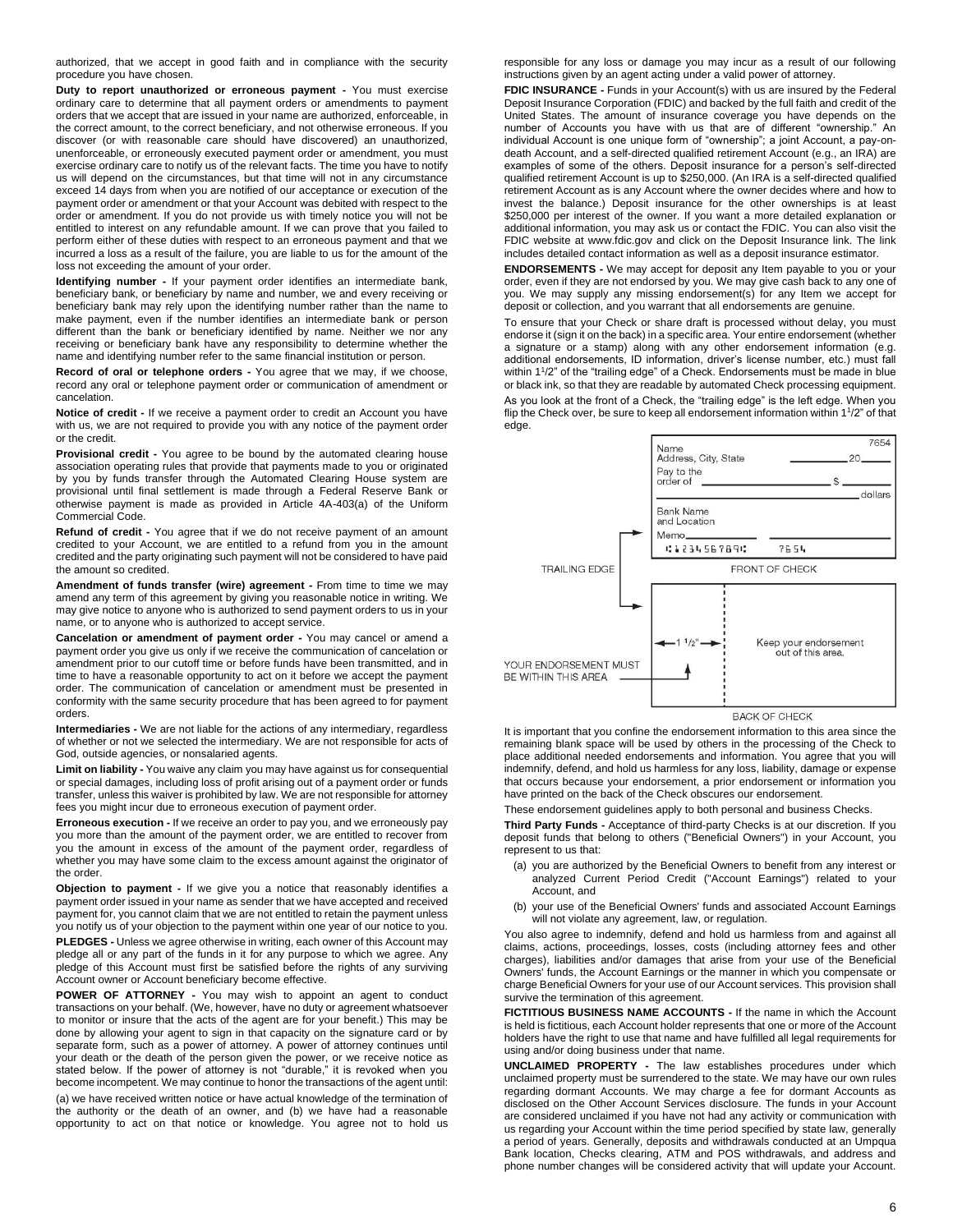Transactions that may not update your Account include, direct deposits, automatic withdrawals and transfers including loan payments and bill pay payments. The aforementioned transactions are reviewed based on the laws of the state under which the Account is held. Ask us if you want further information about the period of time or type of activity that will prevent your Account from being unclaimed or dormant. If your funds are surrendered to the state, you may be able to reclaim them, but your claim must be presented to the state. Once your funds are surrendered, we no longer have any liability or responsibility with respect to the funds.

**DEATH OR INCOMPETENCE OF AN ACCOUNT OWNER -** Notify us immediately if any Account owner dies or is declared incompetent by a court. Until we receive notice otherwise, we may act as if all owners are alive and competent. After we receive notice, we may freeze the Account, refuse to accept transactions, and reverse or return Items to the Account. We are also not required to release funds in the Account until we receive any and all documents we request to verify the death or incompetence, as well as who is entitled to the funds. If an Account owner authorizes an Item, but it is not presented for payment until after the owner dies, we are authorized to pay the Item after the owner's death. If an Account owner owes us a debt at the time of death, we are authorized to exercise our right of setoff.

**FIDUCIARY ACCOUNTS -** Accounts may be opened by a person acting in a fiduciary capacity. A fiduciary is someone who is appointed to act on behalf of and for the benefit of another. We are not responsible for the actions of a fiduciary, including the misuse of funds. This Account may be opened and maintained by a person or persons named as a trustee under a written trust agreement, or as executors, administrators, or conservators under court orders. You understand that by merely opening such an Account, we are not acting in the capacity of a trustee in connection with the trust nor do we undertake any obligation to monitor or enforce the terms of the trust or letters.

**CASH TRANSACTION REPORTING -** To help law enforcement agencies detect illegal activities, the law requires all financial institutions to gather and report information on some types of cash transactions. If the information we need to complete the report is not provided, we are required to refuse to handle the transaction. If you have any questions regarding these rules, please contact the U.S. Treasury Financial Crimes Enforcement Network (FinCEN) at 800-949-2732 o[r www.fincen.gov.](http://www.fincen.gov/)

**BACKUP WITHHOLDING/TIN CERTIFICATION -** Federal tax law requires us to report interest payments we make to you of \$10 or more in a year, and to include your taxpayer identification number (TIN) on the report. Interest includes dividends, interest, and bonus payments for purposes of this rule. Therefore, we require you to provide us with your TIN and to certify that it is correct. The TIN is either a social security number (SSN) or an employer identification number (EIN). For most organization or business Accounts other than sole proprietorships, the appropriate TIN is the EIN of the organization or business entity. For sole proprietorships, either the SSN or the EIN is appropriate. However, we must supply the IRS with both the individual owner's name and the business name of the sole proprietorship. The appropriate TINs for various other types of Accounts are:

#### Account type - TIN

Individual - SSN of the individual.

Joint Account - SSN of a designated owner named on the Account.

Uniform Gift/Transfer to Minor - SSN of the minor.

Informal (Revocable) Trust - SSN of the owner.

In some circumstances, federal law requires us to withhold and pay to the IRS a percentage of the interest that is earned on funds in your Accounts. This is known as backup withholding. We will not have to withhold interest payments when you open your Account if you certify your TIN and certify that you are not subject to backup withholding due to underreporting of interest.

We may subsequently be required to begin backup withholding if the IRS informs us that you supplied an incorrect TIN or that you underreported your interest income. If you do not have a TIN, we may defer backup withholding if you certify that you do not have a TIN but have applied for one. However, we must begin backup withholding if you do not supply us with a certified TIN within 60 days. If you do not have a TIN because you are a foreign person (either an individual who is a nonresident alien or a foreign organization) you must certify your foreign status. If you are an exempt payee (receiver of interest payments), you do not need to certify your TIN, but you will have to certify your exempt status and supply us with your TIN. The most common exempt payees are corporations, organizations exempt from tax under Section 501(a), and an individual retirement plan or a custodial Account under Section 403(b)(7). If you do not supply us with the appropriate TIN, we may refuse to open your Account.

**CREDIT REPORTS -** You authorize us to obtain information about you, including a debit or credit report from third parties. If you ask, you will be told whether a credit report was requested and, if so, the name and address of the credit reporting agency that furnished the report. We may report information about your Account to credit bureaus. Defaults on your Account may be reflected in your credit report. If you become aware that information we reported, or may report, is inaccurate you may notify us at the following address: PO Box 1820, Roseburg, OR 97470.

**LINKED ACCOUNTS -** For Accounts that provide relationship benefits, we may, at our discretion, enroll the primary Account owner to receive relationship benefits specific to that Account. Relationship benefits can include combined balance qualifications, complimentary Accounts and other benefits specified in the Account disclosure. Currently, we only link primary owned Accounts. Owned Accounts will be linked at enrollment. Additional primary owned Accounts may also be identified and automatically linked during the statement period. You can request to link additional Accounts at any time. We reserve the right to refuse to link Accounts that do not meet eligibility criteria. If we determine that a linked Account is no longer eligible, we may remove the links at any time without notifying you.

**LOST, DESTROYED, OR STOLEN CASHIER'S CHECKS -** Under some circumstances you may be able to assert a claim for the amount of a lost, destroyed, or stolen Cashier's Check. To assert the claim: (a) you must be the remitter (or drawer of a Cashier's Check) or payee of the Check, (b) we must receive notice from you describing the Check with reasonable certainty and asking for payment of the amount of the Check, (c) we must receive the notice in time for us to have a reasonable opportunity to act on it, and (d) you must give us a declaration (in a form we require) of your loss with respect to the Check. You can ask us for a declaration form. Even if all of these conditions are met, your claim may not be immediately enforceable. We may pay the Check until the ninetieth day after the date of the Check (or date of acceptance of a Cashier's Check). Therefore, your claim is not enforceable until the ninetieth day after the date of the Check or date of acceptance, and the conditions listed above have been met. If we have not already paid the Check, on the day your claim is enforceable we become obligated to pay you the amount of the Check. We will pay you in cash or issue another Cashier's Check.

At our option, we may pay you the amount of the Check before your claim becomes enforceable. However, we will require you to agree to indemnify us for any losses we might suffer. This means that if the Check is presented after we pay your claim, and we pay the Check, you are responsible to cover our losses. We may require you to provide a surety bond to assure that you can pay us if we suffer a loss.

**LEGAL ACTIONS AFFECTING YOUR ACCOUNT -** If we are served with a subpoena, restraining order, writ of attachment or execution, levy, garnishment, search warrant, lawsuit, or similar order relating to your Account (termed "legal action" in this section), we will comply with that legal action. Or, at our discretion, we may restrict the assets in the Account and not allow any payments out of the Account until a final court determination regarding the legal action or pending the outcome of any other legal dispute affecting your Account. We may do these things even if the legal action involves less than all of you. In these cases, we will not have any liability to you if there are insufficient funds to pay your Items because we have withdrawn funds from your Account or in any way restricted access to your funds in accordance with the legal action. Any fees or expenses we incur in responding to any legal action (including, without limitation, attorneys' fees and our internal expenses) may be charged against your Account. The list of fees applicable to your Account(s) provided elsewhere may specify additional fees that we may charge for certain legal actions. You agree to hold us harmless from any claim arising as a result of our processing a levy, garnishment, or other legal action as mentioned herein.

**SETOFF (also known as Right of Offset) -** We may (without prior notice and when permitted by law) set off the funds in this Account against any due and payable debt any of you owe us now or in the future. This debt may relate to an overdrawn Account, an Item returned as non-sufficient funds, or the amount due and payable under a promissory note. If this Account is owned by one or more of you as individuals, we may set off any funds in the Account against a due and payable debt a partnership owes us now or in the future, to the extent of your liability as a partner for the partnership debt. This right of setoff does not apply to this Account if prohibited by law. For example, the right of setoff does not apply to this Account if: (1) it is an Individual Retirement Account or similar tax-deferred Account, or (2) the debt is created by a consumer credit transaction under a credit card plan (but this does not affect our rights under any consensual security interest), or (3) the debtor's right of withdrawal only arises in a representative capacity. We will not be liable for the dishonor of any Check when the dishonor occurs because we set off a debt against this Account. You agree to hold us harmless from any claim arising as a result of our exercise of our right of setoff.

**SECURITY -** It is your responsibility to protect the Account numbers and electronic access devices (e.g., an ATM card, Business Online Banking Login ID and Password) we provide you for your Account(s). Do not discuss, compare, or share information about your Account number(s) with anyone unless you are willing to give them full use of your money. An Account number can be used by thieves to issue an electronic debit or to encode your number on a false demand draft which looks like and functions like an authorized Check. If you furnish your access device and grant actual authority to make transfers to another person (a family member or coworker, for example) who then exceeds that authority, you are liable for the transfers unless we have been notified that transfers by that person are no longer authorized.

Your Account number can also be used to electronically remove money from your Account, and payment can be made from your Account even though you did not contact us directly and order the payment.

You must also take precaution in safeguarding your blank Checks. Notify us at once if you believe your Checks have been lost or stolen. As between you and us, if you fail to exercise ordinary care in the safekeeping of your financial information, and it substantially contributes to the loss, you may bear the loss entirely yourself (depending on whether we used ordinary care and, if not, whether we substantially contributed to the loss).

Except for consumer electronic funds transfers subject to Regulation E, you agree that if we offer you services appropriate for your Account to help identify and limit fraud or other unauthorized transactions against your Account, such as positive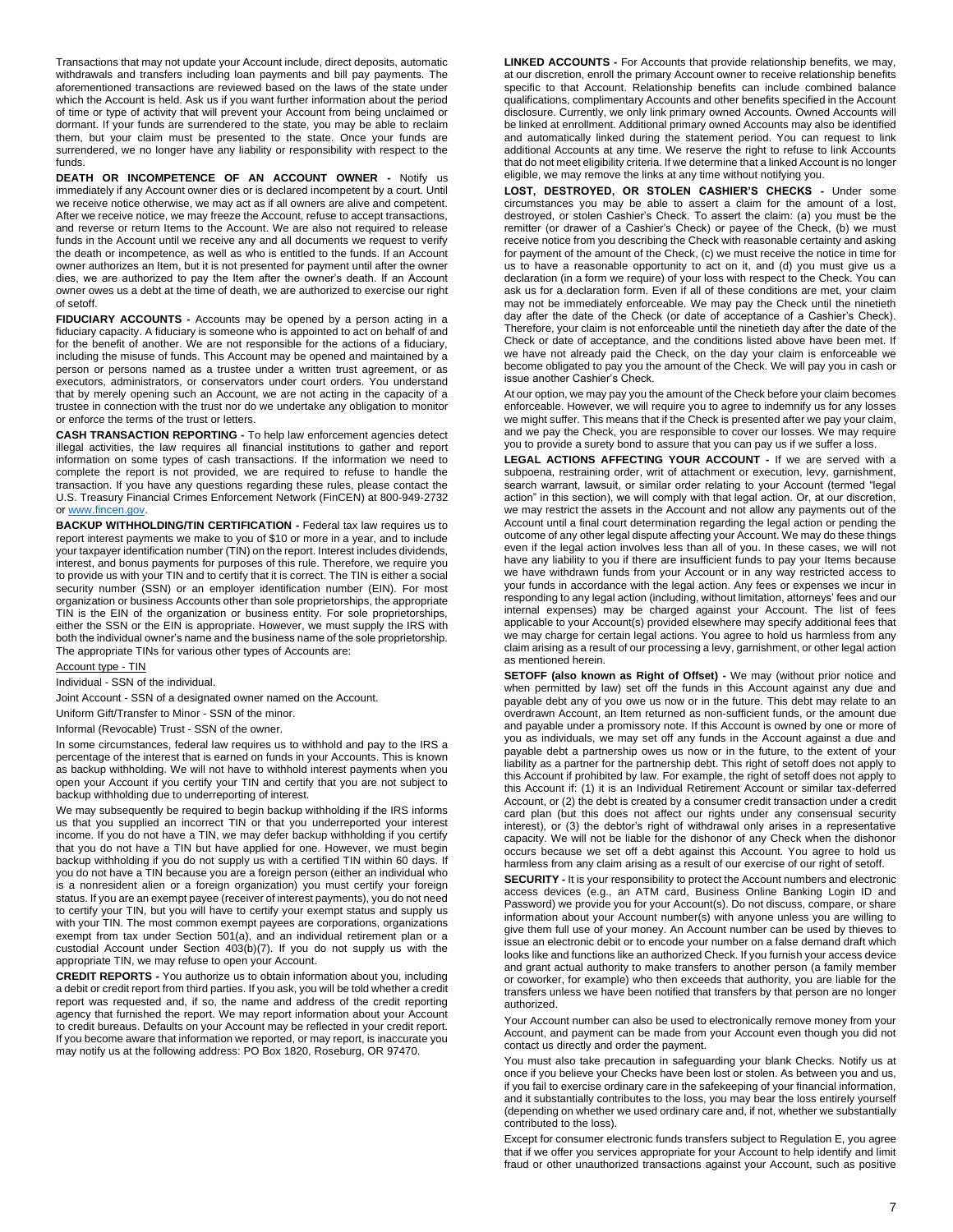pay or commercially reasonable security procedures, and you reject those services, you will be responsible for any fraudulent or unauthorized transactions which could have been prevented by the services we offered, unless we acted in bad faith or to the extent our negligence contributed to the loss. If we offered you a commercially reasonable security procedure which you reject, you agree that you are responsible for any payment order, whether authorized or not, that we accept in compliance with an alternative security procedure that you have selected.

**MONITORING AND RECORDING TELEPHONE CALLS AND CONSENT TO RECEIVE COMMUNICATIONS -** We may monitor or record phone calls for security reasons, to maintain a record and to ensure that you receive courteous and efficient service. You consent in advance to any such recording. We need not remind you of our recording before each phone conversation.

To provide you with the best possible service in our ongoing business relationship for your Account we may need to contact you about your Account from time to time by telephone, text messaging or email. In some cases, we must first obtain your consent to contact you about your Account because we must comply with the consumer protection provisions in the federal Telephone Consumer Protection Act of 1991 (TCPA), CAN-SPAM Act and their related federal regulations and orders issued by the Federal Communications Commission (FCC).

- Your consent is limited to this Account, and as authorized by applicable law and regulations.
- Your consent does not authorize us to contact you for telemarketing purposes (unless you otherwise agreed elsewhere).

With the above understandings, you authorize us to contact you regarding this Account throughout its existence using any telephone numbers or email addresses that you have previously provided to us or that you may subsequently provide to us.

This consent is regardless of whether the number we use to contact you is assigned to a landline, a paging service, a cellular wireless service, a specialized mobile radio service, other radio common carrier service or any other service for which you may be charged for the call. You further authorize us to contact you through the use of voice, voice mail and text messaging, including the use of prerecorded or artificial voice messages and an automated dialing device. This authorization includes sending you fraud alerts via text message or email if we detect a suspicious transaction on your Account.

If necessary, you may change or remove any of the telephone numbers or email addresses at any time using any reasonable means to notify us.

**CLAIM OF LOSS -** If you claim a credit or refund because of a forgery, alteration, or any other unauthorized withdrawal, you agree to cooperate with us in the investigation of the loss, including giving us an affidavit containing whatever reasonable information we require concerning your Account, the transaction, and the circumstances surrounding the loss. You will notify law enforcement authorities of any criminal act related to the claim of lost, missing, or stolen Checks or unauthorized withdrawals. We will have a reasonable period of time to investigate the facts and circumstances surrounding any claim of loss. Unless we have acted in bad faith, we will not be liable for special or consequential damages, including loss of profits or opportunity, or for attorneys' fees incurred by you.

You agree that you will not waive any rights you have to recover your loss against anyone who is obligated to repay, insure, or otherwise reimburse you for your loss. You will pursue your rights or, at our option, assign them to us so that we may pursue them. Our liability will be reduced by the amount you recover or are entitled to recover from these other sources.

**CERTIFICATES OF DEPOSIT -** The following general terms and conditions apply to all Certificates of Deposit unless an exception is specifically noted. Certificates of Deposit are also known as Time Deposits, or CDs. A CD is a deposit that is held with us for a specific period of time. Our CD products are available for both retirement and non-retirement CDs. CDs are available for various terms at a fixed or variable rate of interest. Rates paid on these Accounts vary according to the balance and term of the Account.

By opening your CD, you agree to keep the amount deposited (principal) on deposit. You will receive a certificate document which sets forth the specific terms and conditions of your Account.

The Annual Percentage Yield stated on all term certificates assumes that interest will remain on deposit until maturity. Withdrawal of interest prior to maturity will reduce earnings.

Below are a few Items regarding your CD:

**Minimum Amount Required to Open Certificate of Deposit Account -** \$1,000 for standard CDs and \$500 for Associate CDs unless otherwise stated on your certificate.

**Term -** The term is the number of days, months, or years you agree to leave your funds on deposit with the bank.

**Maturity Date and Grace Period -** The maturity date is the last day of your CD's term. We provide you with a grace period of 10 days after the maturity date on renewable CDs. You can withdraw your CD principal without paying an early

withdrawal penalty, make additional deposits, or change the rate or term of your CD only during the grace period on renewable CDs.

**Accrual of interest on noncash deposits -** Interest begins to accrue on the Business Day you deposit noncash Items (for example, Checks).

**Compounding and crediting frequency -** Unless you choose otherwise, interest will be compounded and credited to your Account every month.

**Daily balance computation method -** We use the daily balance method to calculate the interest on your Account. This method applies a daily periodic rate to the principal in the Account each day.

**CD Renewal -** Unless otherwise stated in the specific terms for each CD, your CD is automatically renewable for the original term of your CD and the interest rate for each renewal period will be the rate offered by us for CDs like yours on the maturity date of the immediately preceding term. A CD maturity notice is mailed to you shortly before maturity reminding you that your CD is maturing. If you do not withdraw your funds on the maturity date or within ten days thereafter, your CD will automatically renew. No interest will be earned on a nonrenewable CD after maturity. We may at our option, not renew your CD or we may change the terms and conditions for any renewal period by notifying you prior to the renewal.

**Withdrawing Interest -** You may choose to withdraw any paid or credited interest without penalty during your CD's term or at maturity. After the maturity date and grace period, interest will become principal of the renewed CD.

**Early Withdrawal Penalties - There is a penalty for withdrawing funds prior to the maturity date.** For terms up to 31 days, the penalty equals all of the interest earned on the principal amount being withdrawn, but in no event shall it be less than seven days interest. For terms greater than 31 days and up to and including one year (365 days, or 366 days in a leap year), the early withdrawal penalty is equal to \$25.00 plus 1% of the principal amount withdrawn. For terms greater than one year, the early withdrawal penalty is equal to \$25.00 plus 3% of the principal amount withdrawn. Early withdrawal penalties may require a reduction in the principal amount if the amount of accrued and unpaid interest on deposit is less than the penalty.

We may impose early withdrawal penalties on a withdrawal from a time Account even if you do not initiate the withdrawal. For instance, the early withdrawal penalty may be imposed if the withdrawal is caused by our setoff against funds in the Account or as a result of an attachment or other legal process. We may close your Account and impose the early withdrawal penalty on the entire Account balance in the event of a partial early withdrawal.

**ADDRESS OR NAME CHANGES -** You are responsible for notifying us of any change in your address or your name. You may notify us of an address change in writing, in person at a store, through Business Online Banking or over the phone. Informing us of your address or name change on a Check reorder form is not sufficient. We will attempt to communicate with you only by use of the most recent address you have provided to us.

**RESOLVING ACCOUNT DISPUTES -** We may place an administrative hold on the funds in your Account (refuse payment or withdrawal of the funds) if it becomes subject to a claim adverse to (1) your own interest; (2) others claiming an interest as survivors or beneficiaries of your Account; or (3) a claim arising by operation of law. The hold may be placed for such period of time as we believe reasonably necessary to allow a legal proceeding to determine the merits of the claim or until we receive evidence satisfactory to us that the dispute has been resolved. We will not be liable for any Items that are dishonored as a consequence of placing a hold on funds in your Account for these reasons. We may also freeze your Account if we receive conflicting instructions from owners or signers, pending resolution of the conflict by joint written instructions from the conflicting parties or by final court determination.

**SUB ACCOUNTS -** A Checking Account consists of two Sub Accounts. One of these is a transaction Sub Account (e.g., a Checking Sub Account). You will transact business on this Sub Account. The other is a non-transaction Sub Account (e.g., a Savings Sub Account). You cannot directly access the non-transaction Sub Account, but you agree that we may automatically, and without a specific request from you, initiate individual transfers of funds between Sub Accounts from time to time at no cost to you. This process will not affect your available balance, FDIC insurance coverage, your monthly statement, or the interest you may earn, if your Checking Account is an interest-bearing Account.

#### **CLOSING YOUR ACCOUNT - THIS SECTION DOES NOT APPLY TO AN ACTIVE CERTIFICATE OF DEPOSIT ACCOUNT.**

**If you intend to close your Account -** If you intend to close your Account with us, you should notify us; simply transferring all the money in your Account and reducing your Account balance to \$0.00 is insufficient notice and may result in additional fees charged to your Account.

#### **If you close your Account:**

- 1. You are still responsible for transactions you arranged for, including those that arrive after the Account is closed.
- 2. You should pay special attention to pre-authorized electronic deposits to your Account and payments from that Account. You should reroute the deposits to another Account and make other arrangements for the payments, both with us and the other institutions involved.
- 3. You should not close your Account until all the transactions you arranged for have been cleared, and you should leave enough funds to clear them and the fees that might be due; and
- 4. If you close your Account before interest is credited, you will not receive the accrued interest.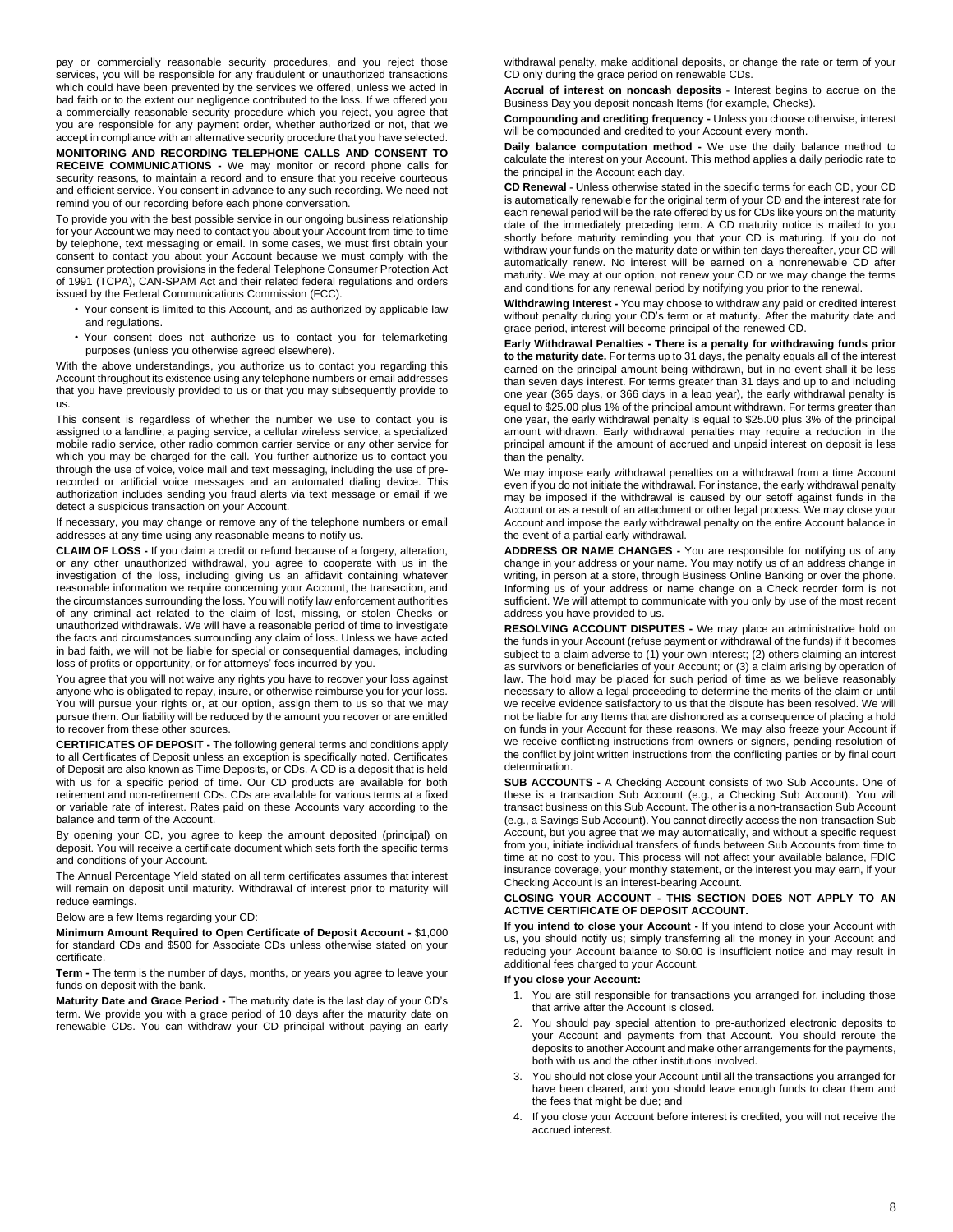**We can close your Account:** We can close your Account for any reason or for no reason at all. We may send you written notice that we have closed or will close your Account and return the balance less any fees, claims, setoffs or other amounts. We will send the collected Account balance to you at your last known address as reflected in our Account records. At our sole discretion we may, but are not required to, withhold a sufficient sum to cover any outstanding Items and likely fees. If we withhold any money for such contingencies, we will refund that to you after we are satisfied that no further withholding is necessary. As part of the Account closure, any Accounts linked to the Checking Account as Overdraft protection will be de-linked.

After your Account is closed, we have no obligation to accept deposits or pay any outstanding Checks, but we may reopen your Account if we receive a deposit. We will have no liability for refusing to honor any Check drawn on a closed Account. We have the right to advise consumer reporting agencies and other third-party reporting agencies of Accounts closed for misuse.

**INTERNATIONAL ACH TRANSACTIONS -** Financial institutions are required by law to scrutinize or verify any international ACH transaction (IAT) that they receive against the Specially Designated Nationals (SDN) list of the Office of Foreign Assets Control (OFAC). This action may, from time to time, cause us to temporarily suspend processing of an IAT and potentially affect the settlement and/or availability of such payments.

**UNAUTHORIZED ELECTRONIC TRANSACTIONS - BUSINESS CUSTOMERS -** Electronic disputes relating to business customers will be governed by NACHA rules that state we cannot return an unauthorized electronic transaction (ACH debit) unless you notify us no later than 1:00 p.m. PST on the Business Day following the settlement date of the transaction. Otherwise, your sole recourse is to the originator of the transaction.

**ADDITIONAL LIMIT ON LIABILITY FOR DEBIT CARD.** Unless you have been grossly negligent or have engaged in fraud, you will not be liable for any unauthorized transactions using your lost or stolen Debit Card. This additional limit on liability does not apply to ATM transactions outside of the U.S., to ATM transactions not sent over Visa or Plus networks, or to transactions using your PIN which are not processed by VISA®. Visa is a registered trademark of Visa International Service Association.

### **FUNDS AVAILABILITY POLICY YOUR ABILITY TO WITHDRAW FUNDS**

——————————————————

This policy statement applies to "transaction" Accounts. Transaction Accounts, in general, are Accounts which permit an unlimited number of payments to third persons and an unlimited number of telephone and preauthorized transfers to other Accounts of yours with us. Checking Accounts are the most common transaction Accounts. Feel free to ask us whether any of your other Accounts might also be under this policy.

Our policy is to make funds from your Check deposits available to you on the first Business Day after the day we receive your deposit. Funds from electronic deposits and cash will be available on the day we receive the deposit. Once the funds are available, you can withdraw them in cash and/or we will use the funds to pay Checks that you have written. Please remember that even after we have made funds available to you, and you have withdrawn the funds, you are still responsible for Checks you deposit that are returned to us unpaid and for any other problems involving your deposit.

#### **DETERMINING THE AVAILABILITY OF A DEPOSIT**

Monday through Friday, excluding federal holidays, are considered Business Days. Deposits made at our stores before 5:00 P.M. PT (cutoff times may be later on some days or at some locations) on a Business Day, will be considered deposited on this day. However, deposits made at our stores after 5:00 P.M. PT, or on a non-Business Day, will be considered deposited on the next Business Day. Deposits made at an Umpqua ATM before 9:00 P.M. PT, on a Business Day, will be considered deposited on this day. However, deposits made at an Umpqua ATM after 9:00 P.M. PT, or on a non-Business Day, will be considered deposited on the next Business Day. Cash and Check deposits made at a non-Umpqua ATM are made available the next Business Day.

#### **HOLDS ON OTHER FUNDS**

If we cash a Check for you that is drawn on another bank, we may withhold the availability of a corresponding amount of funds that are already in your Account. Those funds will be available at the time funds from the Check we cashed would have been available if you had deposited it.

If we accept for deposit a Check that is drawn on another bank, we may make funds from the deposit available for withdrawal immediately but delay your availability to withdraw a corresponding amount of funds that you have on deposit in another Account with us. The funds in the other Account would then not be available for withdrawal until the time periods that are described elsewhere in this disclosure for the type of Check that you deposited.

#### **LONGER DELAYS MAY APPLY**

Funds you deposit by Check may be delayed for a longer period under the following circumstances:

- We believe a Check you deposit will not be paid.
- You deposit Checks totaling more than \$5,525 on any one day.
- You redeposit a Check that has been returned unpaid.
- You have overdrawn your Account repeatedly in the last six months.
- There is an emergency, such as failure of computer or communications equipment.

We will notify you if we delay your ability to withdraw funds for any of these reasons, and we will tell you when the funds will be available. They will generally be available no later than the seventh Business Day after the day of your deposit. **SPECIAL RULES FOR NEW ACCOUNTS**

If you are a new customer, the following special rules will apply during the first 30 days your Account is open.

Funds from electronic direct deposits and cash will be available on the day we receive the deposit. The first \$5,525 of a day's total deposits of cashier's, certified, teller's, traveler's, and federal, state and local government Checks will be available on the first Business Day after the day of your deposit if the deposit meets certain conditions. For example, the Checks must be payable to you. The excess over \$5,525 will be available on the seventh Business Day after the day of your deposit. If your deposit of these Checks (other than a U.S. Treasury Check) is not made in person to one of our employees, the first \$5,525 will not be available until the second Business Day after the day of your deposit.

Funds from all other Check deposits will be available on the seventh Business Day after the day of your deposit. You can ask if you need to be sure about when a particular deposit will be available for withdrawal.

## —————————————————— **CARD ACCESS FOR BUSINESS ACCOUNTS**

**ATM Transactions -** You may access your Account(s) at an Umpqua Bank ATM by using your ATM or Debit Card and personal identification number, to:

- Make deposits to a deposit Account
- Make cash withdrawals from deposit Accounts
- Transfer funds between deposit Accounts
- Obtain Account balance information from a deposit Account
- Some of these services may not be available at all terminals.

**Point-of-Sale (POS) Transactions.** You may use your Debit Card to access your Checking Account to purchase goods and pay for services in person, online, or by phone at participating merchant locations.

You may use your Debit Card to obtain cash from any participating merchant or financial institution.

When you use the Card at merchant locations, the purchase price is electronically withdrawn from your primary Account and transferred to the merchant's Account. When you make a return or correction, amounts are electronically transferred from the merchant's Account to your primary Account. Depending on the point-of-sale terminal capabilities, point-of-sale transactions may include cash back.

A debit card authorization hold may cause an Overdraft if sufficient funds are not available in the Account.

**Card Transaction Dollar Limits -** Using your card, the following daily limits apply: ATM Point-of-Sale

|                              | .           | $\sim$ 0.000 $\sim$ 0.000 $\sim$ |
|------------------------------|-------------|----------------------------------|
| Card Type                    | Withdrawals | Transactions                     |
| ATM Card                     | \$300       | NA.                              |
| Health Savings Account (HSA) | NA*         | $$2,000*$                        |
| Home Equity Card             | NA*         | \$5,000*                         |
| Debit Card                   | \$500       | \$3,000                          |
| <b>Business Debit Card</b>   | \$500       | \$5.000                          |
| <b>Platinum Debit Card</b>   | \$500       | \$5.000                          |
| Private Banking Debit Card   | \$500       | \$5.000                          |
|                              |             |                                  |

*\*Health Savings Account and Home Equity cards may not be used to withdraw cash at an ATM or for "cash back" on purchases*

The per-Card activity is further limited in that the number of transactions, cumulatively of all types, is limited to 20 per day. You may request modifications to these limits, which we may grant or deny in our sole discretion. We may impose additional restrictions or limitations at any time with or without cause and with or without notice, subject to applicable law. The withdrawal limit as stated in your product-specific disclosures is also subject to the amount of available funds in the Designated Account.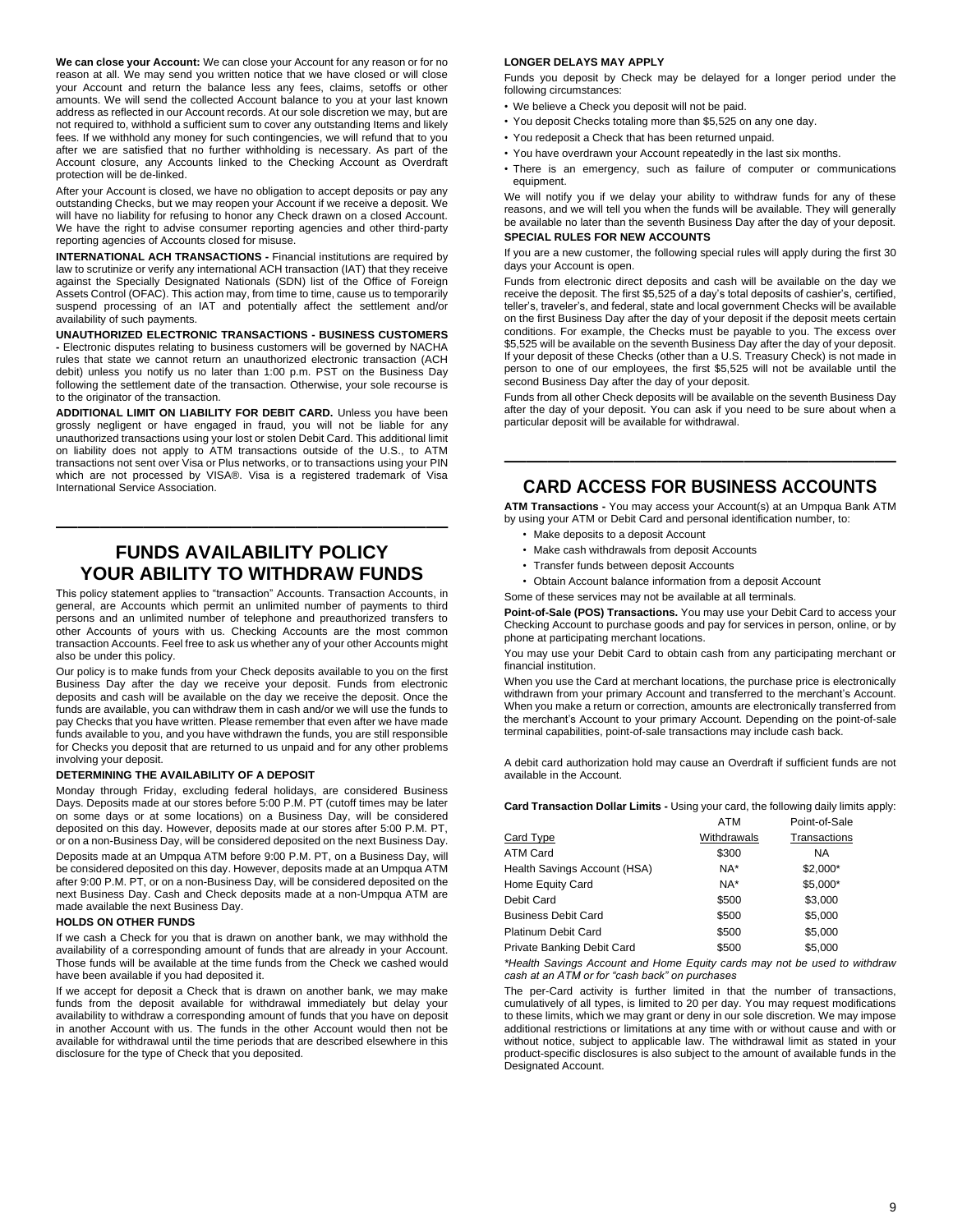**Card Transaction Preauthorization.** Any preauthorized amount will place a "hold" on your available funds until the merchant submits the final payment amount of your purchase. Once the final payment amount is received, the preauthorized amount on hold will be removed. It may take up to seven (7) days for the hold to be removed. During the hold period, you will not have access to the preauthorized amount.

- If you use your Card at an automated fuel dispenser ("pay at the pump"), the merchant may preauthorize the transaction at a larger dollar amount.
- If you use your Card at a restaurant, a hotel, for a car rental purchase, or for similar purchases, the merchant may preauthorize the transaction amount for the purchase amount plus up to 20% or more to ensure there are sufficient funds available to cover tips or incidental expenses incurred.

**International Transactions.** Transactions in foreign currencies will be converted to U.S. Dollars at the exchange rate determined by Visa® USA, Inc. or its affiliates ("Visa®"), using Visa®'s currency conversion procedures. Currently, the currency conversion rate is generally either wholesale market rate or a government mandated rate in effect for the date of conversion, determined by Visa ® in its sole discretion. The currency conversion rate used on the conversion date may differ from the rate in effect on the date you used your Card. A conversion international transaction charge will be charged to the Card. In addition, an International Transaction Fee will be charged if such transaction was in U.S. Dollars but charged by a merchant who is outside of the U.S.

Please refer to your *Product Disclosure* and *Other Account Services* disclosure. Please refer to our separate ATM and Debit Card Agreement for additional rules that apply.

#### **COMMON FEATURES FOR BUSINESS ACCOUNTS**

Please refer to our separate *Other Account Services* disclosure, rate disclosure, and *Product Disclosure* for any fees that may apply, any minimum balance requirements, and current rates.

**Overdraft fee transaction categories - The categories of transactions for which** an Overdraft fee may be imposed are those by any of the following means: Check, in -person withdrawal, ATM withdrawal, or other electronic means.

**Daily balance computation method -** We use the daily balance method to calculate the interest on your Account. This method applies a daily periodic rate to the collected principle in the Account each day.

**Accrual of interest on noncash deposits -** Interest begins to accrue no later than the Business Day we receive credit for the deposit of noncash Items (for example, Check s take at minimum 1 day for us to receive credit) .

**Earnings Credit Allowance -** Analyzed Accounts feature an earnings credit allowance which, when accrued is applied to cover eligible fees and expenses on the Account. (unless otherwise stated in writing). If both an earnings allowance and interest accrue on your Account; the interest will be shown as an offset to the earnings allowance on the client analysis statement for your Account. If the earnings credit allowance exceeds the total maintenance, eligible expenses and activity fees for the statement cycle, the excess earnings credit will not be paid to your Account or carried forward to the next cycle. If the total of the eligible expenses and activity fees exceed the accrued earnings credit allowance on your Account for the cycle, we may debit your Account (or any other Account you maintain with us) or invoice you for the amount due.

#### **ANALYZED ACCOUNT**

This section is part of your contract with us pertaining to 'Analyzed' Accounts. Your Analyzed Account statement reflects fees for treasury management and depository services purchased during the current period. For a list of treasury management and depository service fees, refer to the *Treasury Management Statement of Fees, Product disclosure and Other Account Services disclosure* provided to you or contact Treasury Management Support.

**Earnings Credit Allowance Calculation -** The earnings credit allowance will be calculated by applying the earnings credit rate to the investable balance available for services for a cycle. The periodic earnings credit rate may change at any time. The rate appears on your Account Analysis statement. You pay a service charge when your fees exceed your earnings allowance in a cycle.

**Negative Collected Calculation -** If the average daily collected balance in the Account is negative, a charge will be assessed against the Account equal to the month's highest Prime Rate + 3.00%.

**Exceptions** - The analysis system may not always change simultaneously with changes in compensating balances, Deposit Assessment Fee or other factors. We reserve the right to input changes in our system as of the beginning or end of any statement or analysis cycle. As a result, some changes input at the end of a cycle may relate back to the entire cycle.

**Limitation of Liability -** We will not be liable under any circumstances for special, indirect or consequential damages related to our Account analysis service actions or omissions. In no event will our liability exceed the amount of any Current Period Credit that we fail to apply against Current Period Analyzed Charges. You agree to review Account notices and statements immediately upon receipt and to send us a written notice of any problem within a reasonable time (not to exceed 14 days from the date you receive the first notice or statement reflecting the problem).

——————————————————